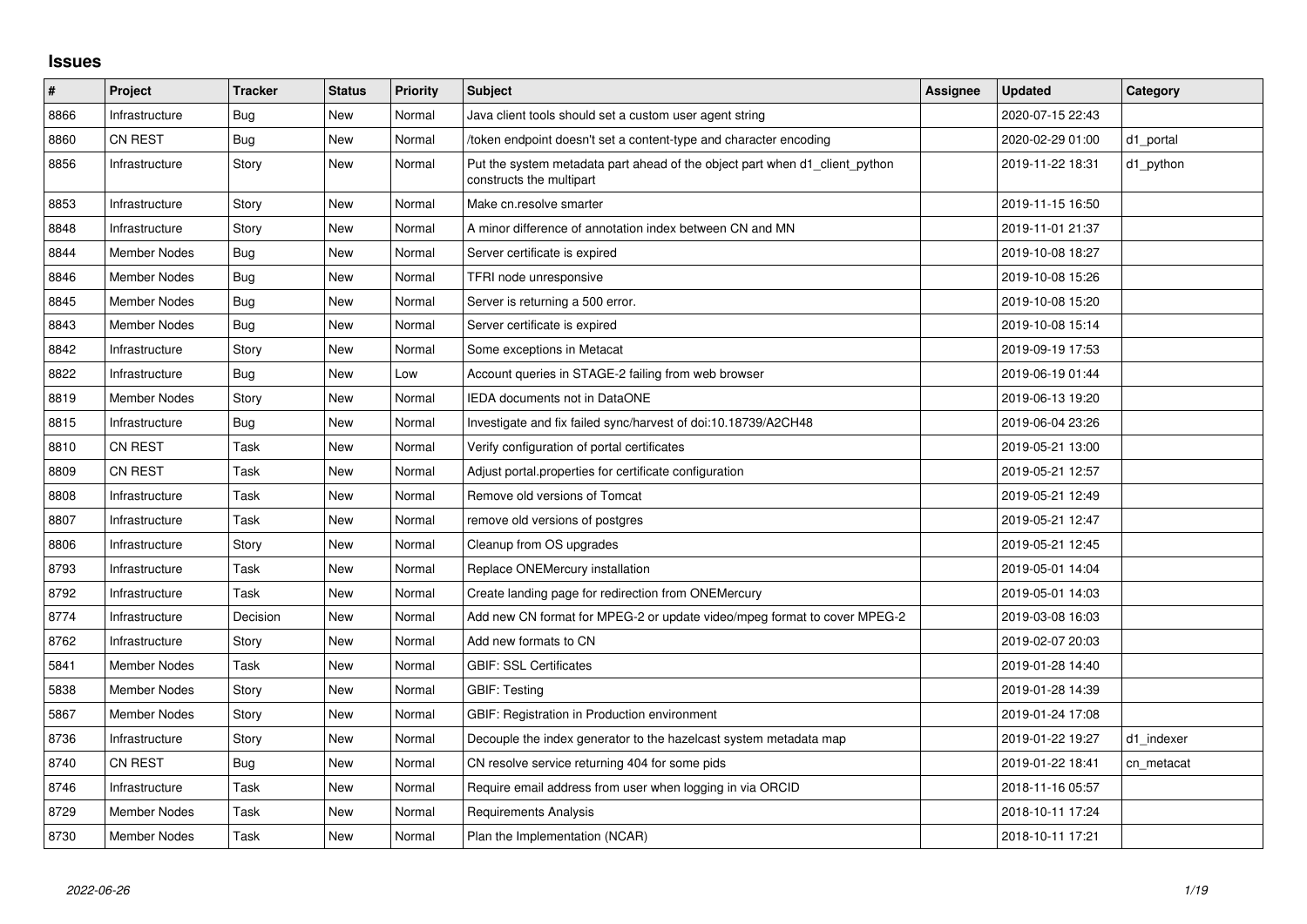| #    | Project             | <b>Tracker</b>     | <b>Status</b> | <b>Priority</b> | Subject                                                                                                      | Assignee | <b>Updated</b>   | Category            |
|------|---------------------|--------------------|---------------|-----------------|--------------------------------------------------------------------------------------------------------------|----------|------------------|---------------------|
| 8506 | Infrastructure      | Task               | New           | Normal          | Identify ISO metadata terms appropriate for population of data citation elements<br>of the solr search index |          | 2018-10-04 18:17 |                     |
| 8698 | <b>CN REST</b>      | Bug                | New           | Normal          | CN Performance degradation                                                                                   |          | 2018-09-13 21:05 | d1 cn rest          |
| 8646 | <b>Member Nodes</b> | Task               | New           | Normal          | (cyverse) Formal Announcement                                                                                |          | 2018-07-19 18:31 |                     |
| 8601 | Infrastructure      | Decision           | New           | Normal          | Decide on a URI space for DataONE resources                                                                  |          | 2018-07-18 21:42 |                     |
| 8657 | Log Reporting       | <b>Bug</b>         | New           | Normal          | Log aggregation service not recording logs for the MNs - urn:node:TDAR and<br>urn:node:OTS NDC               |          | 2018-07-16 21:36 | d1_log_aggregation  |
| 8655 | Infrastructure      | Bug                | New           | High            | Synchronization died with OOM                                                                                |          | 2018-07-13 11:24 |                     |
| 8644 | Member Nodes        | Task               | New           | Normal          | (Cyverse) Register in Production                                                                             |          | 2018-07-05 14:25 |                     |
| 8643 | Member Nodes        | Task               | New           | Normal          | (Cyverse) Implement in Production Environment                                                                |          | 2018-07-05 14:25 |                     |
| 8635 | Member Nodes        | Task               | New           | Normal          | DAAC: Develop or Implement MN Software                                                                       |          | 2018-07-02 15:00 |                     |
| 8636 | Member Nodes        | Task               | New           | Normal          | <b>DAAC: Test Registration</b>                                                                               |          | 2018-07-02 14:58 |                     |
| 8630 | <b>CN REST</b>      | Bug                | New           | Normal          | equivalentIdentity values use uppercase letters when the same person subject<br>values are lowercase         |          | 2018-06-26 14:15 | d1_identity_manager |
| 8616 | Infrastructure      | Decision           | <b>New</b>    | Normal          | Consider expanding isotc211's indexing component's keyword XPath to cover<br>topicCategories                 |          | 2018-06-15 00:13 |                     |
| 8589 | Member Nodes        | Story              | New           | Normal          | ARM: Re-Discovery & Planning                                                                                 |          | 2018-05-10 21:44 |                     |
| 8590 | <b>Member Nodes</b> | Task               | New           | Normal          | <b>ARM: Requirements Analysis</b>                                                                            |          | 2018-05-10 20:50 |                     |
| 8499 | Infrastructure      | Task               | New           | Normal          | Improve rendering of http://www.isotc211.org/2005/gmd-pangaea in search UI                                   |          | 2018-05-01 01:07 |                     |
| 8568 | Member Nodes        | Story              | New           | Normal          | (CyVerse) Move to production                                                                                 |          | 2018-04-23 21:18 |                     |
| 8563 | Member Nodes        | MNDeployment       | <b>New</b>    | Normal          | Scripps Institute of Oceanography Explorer                                                                   |          | 2018-04-18 16:40 |                     |
| 8562 | Member Nodes        | MNDeployment New   |               | Normal          | PSD Climate and Weather Data                                                                                 |          | 2018-04-18 16:39 |                     |
| 8561 | Member Nodes        | MNDeployment       | <b>New</b>    | Normal          | PRISM Climate Data                                                                                           |          | 2018-04-18 16:37 |                     |
| 8560 | Member Nodes        | MNDeployment   New |               | Normal          | PPS - Precipitation Processing System                                                                        |          | 2018-04-18 16:36 |                     |
| 8559 | Member Nodes        | MNDeployment   New |               | Normal          | PMM - Precipitation Measurement Missions                                                                     |          | 2018-04-18 16:35 |                     |
| 8558 | Member Nodes        | MNDeployment       | New           | Normal          | PDC - Polar Data Catalogue                                                                                   |          | 2018-04-18 16:33 |                     |
| 8557 | Member Nodes        | MNDeployment   New |               | Normal          | Physical Oceanography Distributed Active Archive Center                                                      |          | 2018-04-18 16:32 |                     |
| 8556 | Member Nodes        | MNDeployment   New |               | Normal          | OAFlux (WHOI)                                                                                                |          | 2018-04-18 16:30 |                     |
| 8555 | Member Nodes        | MNDeployment   New |               | Normal          | <b>NGEE Arctic</b>                                                                                           |          | 2018-04-18 16:27 |                     |
| 8554 | Member Nodes        | MNDeployment   New |               | Normal          | SEDAC - NASA Socioeconomic Data and Applications Center                                                      |          | 2018-04-17 20:05 |                     |
| 8553 | Member Nodes        | MNDeployment New   |               | Normal          | MVCO - Martha's Vineyard Coastal Observatory                                                                 |          | 2018-04-17 20:03 |                     |
| 8552 | Member Nodes        | MNDeployment   New |               | Normal          | GLCF - Global Land Cover Facility                                                                            |          | 2018-04-17 20:01 |                     |
| 8551 | Member Nodes        | MNDeployment   New |               | Normal          | Forest Service Research Data Archive                                                                         |          | 2018-04-17 20:00 |                     |
| 8550 | Member Nodes        | MNDeployment   New |               | Normal          | ESGF - Earth System Grid Federation                                                                          |          | 2018-04-17 19:58 |                     |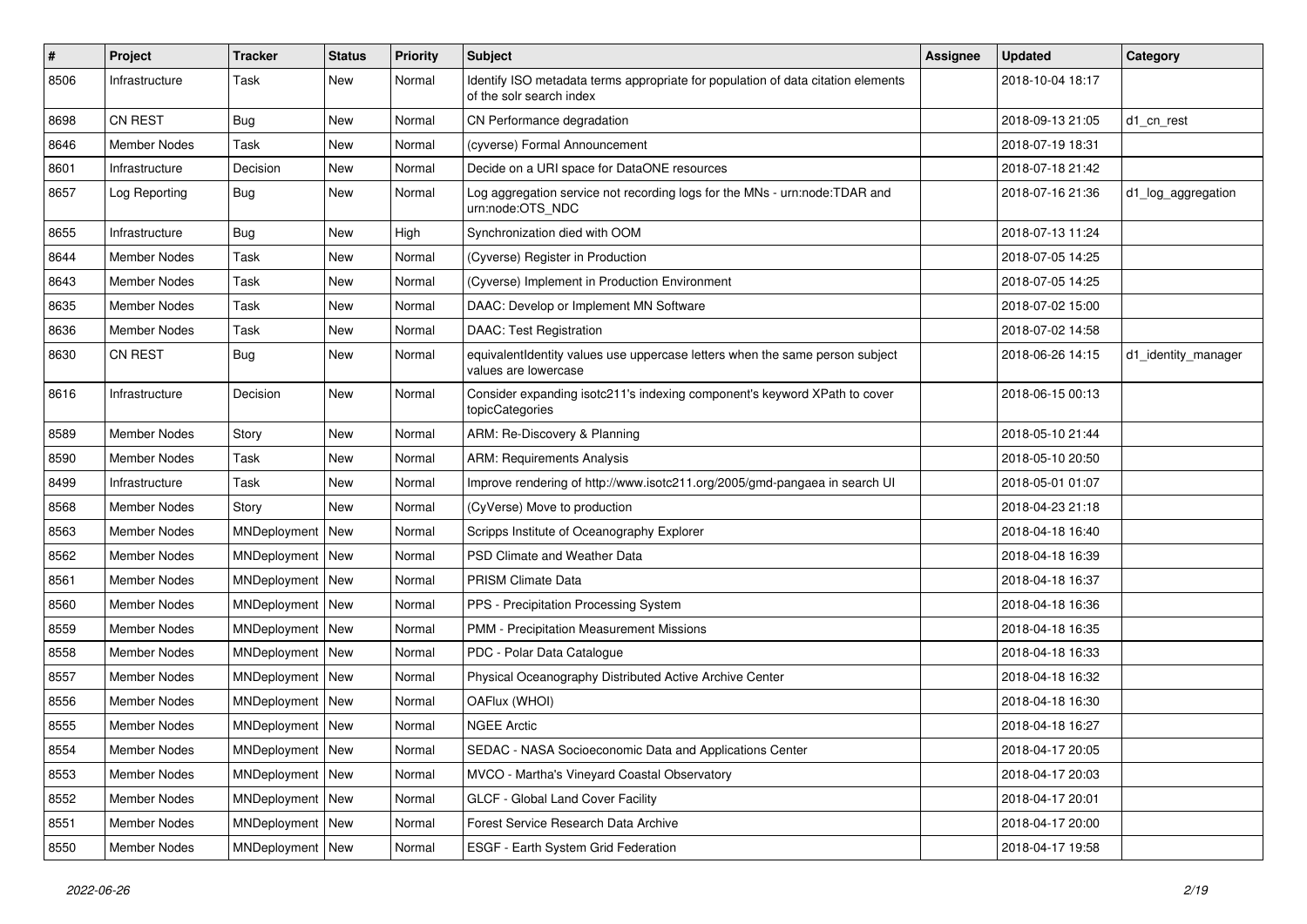| $\vert$ # | Project                         | <b>Tracker</b>     | <b>Status</b> | <b>Priority</b> | <b>Subject</b>                                                                           | <b>Assignee</b> | <b>Updated</b>   | Category |
|-----------|---------------------------------|--------------------|---------------|-----------------|------------------------------------------------------------------------------------------|-----------------|------------------|----------|
| 8549      | <b>Member Nodes</b>             | MNDeployment       | New           | Normal          | Earth Resources Observation and Science Center                                           |                 | 2018-04-17 19:55 |          |
| 8548      | <b>Member Nodes</b>             | MNDeployment   New |               | Normal          | Earthdata powered by EOSDIS                                                              |                 | 2018-04-17 19:51 |          |
| 3683      | <b>Member Nodes</b>             | MNDeployment   New |               | Low             | <b>Purdue University Libraries</b>                                                       |                 | 2018-04-17 17:30 |          |
| 7758      | <b>Member Nodes</b>             | MNDeployment       | New           | Low             | Polar Rock Repository (PRR) at Ohio State                                                |                 | 2018-04-17 17:28 |          |
| 7145      | <b>Member Nodes</b>             | MNDeployment   New |               | Low             | PlutoF                                                                                   |                 | 2018-04-17 17:26 |          |
| 3691      | <b>Member Nodes</b>             | MNDeployment   New |               | Low             | National Institute for Amazon Research                                                   |                 | 2018-04-17 17:25 |          |
| 3235      | Member Nodes                    | MNDeployment   New |               | Low             | LITS - Long-Term Individual base Time Series project member node                         |                 | 2018-04-17 17:23 |          |
| 3240      | Member Nodes                    | MNDeployment   New |               | Low             | AZGS - Arizona Geological Survey member node                                             |                 | 2018-04-17 17:18 |          |
| 3241      | <b>Member Nodes</b>             | MNDeployment       | <b>New</b>    | Low             | ALA - Atlas of Living Australia member node                                              |                 | 2018-04-17 17:14 |          |
| 3239      | <b>Member Nodes</b>             | MNDeployment       | New           | Normal          | "Nitrous Oxide emissions Network" member node                                            |                 | 2018-04-17 17:13 |          |
| 8539      | <b>Member Nodes</b>             | MNDeployment   New |               | Normal          | NASA Distributed Active Archive Center at National Snow & Ice Data Center<br>(NASA DAAC) |                 | 2018-04-10 19:19 |          |
| 8529      | DataONE API                     | Task               | New           | Normal          | Add field to Solr index that includes the obsolescence chain                             |                 | 2018-04-10 05:21 |          |
| 8534      | <b>Member Nodes</b>             | <b>Task</b>        | New           | Normal          | GCOOS: Technical Requirements & Design Planning                                          |                 | 2018-04-09 20:18 |          |
| 8521      | <b>Member Nodes</b>             | Story              | New           | Normal          | <b>CAFF: Testing &amp; Development</b>                                                   |                 | 2018-04-06 15:17 |          |
| 8531      | Member Nodes                    | Task               | New           | Normal          | Training & education                                                                     |                 | 2018-04-06 15:11 |          |
| 8528      | DataONE API                     | <b>Task</b>        | <b>New</b>    | Normal          | Add MNRead.getVersions, CNRead.getVersions                                               |                 | 2018-04-03 19:26 |          |
| 8519      | <b>Testing MN</b><br>Management | Task               | <b>New</b>    | Normal          | meow: Formal Announcement                                                                |                 | 2018-03-22 20:45 |          |
| 8518      | <b>Testing MN</b><br>Management | Task               | New           | Normal          | meow: Mutual Acceptance                                                                  |                 | 2018-03-22 20:45 |          |
| 8517      | <b>Testing MN</b><br>Management | Task               | New           | Normal          | meow: Register in Production                                                             |                 | 2018-03-22 20:45 |          |
| 8516      | <b>Testing MN</b><br>Management | Task               | <b>New</b>    | Normal          | meow: Implement in Production                                                            |                 | 2018-03-22 20:45 |          |
| 8461      | <b>Testing MN</b><br>Management | MNDeployment       | New           | Normal          | MEOW - Monitoring Ecosystems & Oceans in Wales                                           |                 | 2018-03-22 20:45 |          |
| 8515      | <b>Testing MN</b><br>Management | Story              | New           | Normal          | meow: Move to Production                                                                 |                 | 2018-03-22 20:45 |          |
| 8507      | Infrastructure                  | <b>Task</b>        | <b>New</b>    | Normal          | Support generation of citation metadata records from dublin core                         |                 | 2018-03-19 22:37 |          |
| 8467      | <b>Testing MN</b><br>Management | Task               | New           | Normal          | test: Display as Upcoming                                                                |                 | 2018-03-01 21:04 |          |
| 8466      | <b>Testing MN</b><br>Management | Task               | New           | Normal          | test: Test Registration                                                                  |                 | 2018-03-01 21:04 |          |
| 8465      | <b>Testing MN</b><br>Management | Task               | <b>New</b>    | Normal          | test: Develop or Implement MN Software                                                   |                 | 2018-03-01 21:04 |          |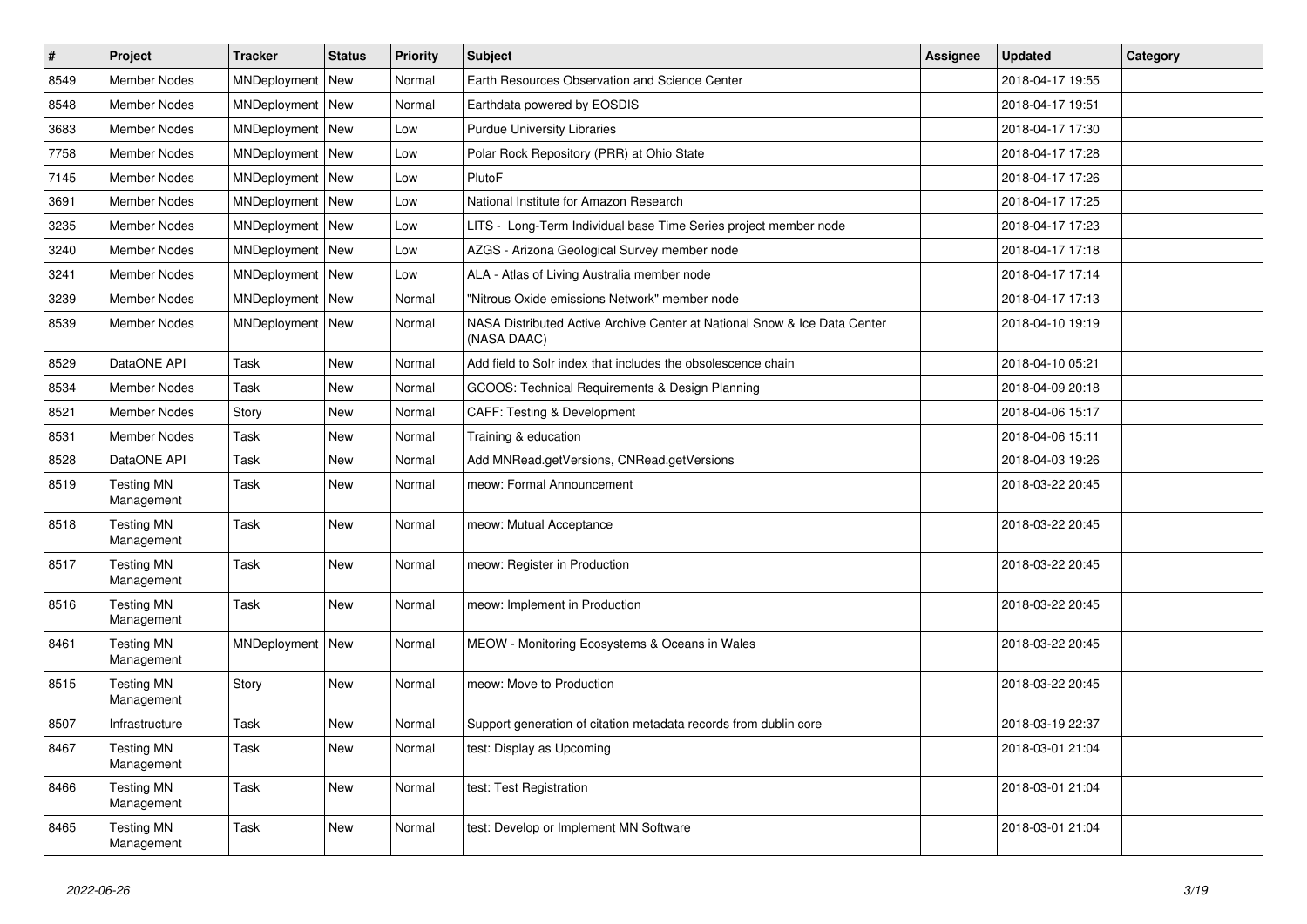| $\sharp$ | Project                         | <b>Tracker</b>     | <b>Status</b> | <b>Priority</b> | <b>Subject</b>                                        | Assignee | <b>Updated</b>   | Category |
|----------|---------------------------------|--------------------|---------------|-----------------|-------------------------------------------------------|----------|------------------|----------|
| 8464     | <b>Testing MN</b><br>Management | Task               | <b>New</b>    | Normal          | test: Metadata Validation                             |          | 2018-03-01 21:04 |          |
| 8463     | <b>Testing MN</b><br>Management | Story              | <b>New</b>    | Normal          | test: Testing & Development                           |          | 2018-03-01 21:04 |          |
| 8462     | <b>Testing MN</b><br>Management | MNDeployment   New |               | Normal          | <b>Test MN ticket</b>                                 |          | 2018-03-01 20:57 |          |
| 8383     | <b>Testing MN</b><br>Management | Task               | New           | Normal          | <b>Feasibility Assessment</b>                         |          | 2018-02-27 17:32 |          |
| 8382     | <b>Testing MN</b><br>Management | Task               | New           | Normal          | <b>Initial Communications</b>                         |          | 2018-02-27 17:32 |          |
| 8381     | <b>Testing MN</b><br>Management | Story              | New           | Normal          | Discovery                                             |          | 2018-02-27 17:32 |          |
| 8356     | <b>Testing MN</b><br>Management | Task               | <b>New</b>    | Normal          | Formal Announcement                                   |          | 2018-02-23 19:06 |          |
| 8344     | <b>Testing MN</b><br>Management | Task               | <b>New</b>    | Normal          | <b>MN Communications</b>                              |          | 2018-02-22 19:47 |          |
| 8342     | <b>Testing MN</b><br>Management | Task               | <b>New</b>    | Normal          | <b>Feasibility Assessment</b>                         |          | 2018-02-22 19:19 |          |
| 8341     | <b>Testing MN</b><br>Management | Task               | New           | Normal          | <b>Initial Communications</b>                         |          | 2018-02-22 19:14 |          |
| 8362     | Infrastructure                  | Task               | New           | Normal          | Add the indication that the cn account list is sliced |          | 2018-02-12 17:48 |          |
| 8353     | <b>Testing MN</b><br>Management | Task               | New           | Normal          | Implement in Production                               |          | 2018-02-08 15:29 |          |
| 8355     | <b>Testing MN</b><br>Management | Task               | New           | Normal          | Mutual Acceptance                                     |          | 2018-02-08 15:28 |          |
| 8354     | <b>Testing MN</b><br>Management | Task               | New           | Normal          | Register in Production                                |          | 2018-02-08 15:28 |          |
| 8352     | <b>Testing MN</b><br>Management | Story              | New           | Normal          | Move to Production                                    |          | 2018-02-08 15:28 |          |
| 8351     | <b>Testing MN</b><br>Management | Task               | New           | Normal          | Display as Upcoming                                   |          | 2018-02-08 15:28 |          |
| 8350     | <b>Testing MN</b><br>Management | Task               | New           | Normal          | <b>Test Registration</b>                              |          | 2018-02-08 15:28 |          |
| 8349     | <b>Testing MN</b><br>Management | Task               | New           | Normal          | Develop or Implement MN Software                      |          | 2018-02-08 15:28 |          |
| 8348     | <b>Testing MN</b><br>Management | Task               | New           | Normal          | Metadata Validation                                   |          | 2018-02-08 15:28 |          |
| 8347     | <b>Testing MN</b><br>Management | Story              | <b>New</b>    | Normal          | <b>Testing &amp; Development</b>                      |          | 2018-02-08 15:28 |          |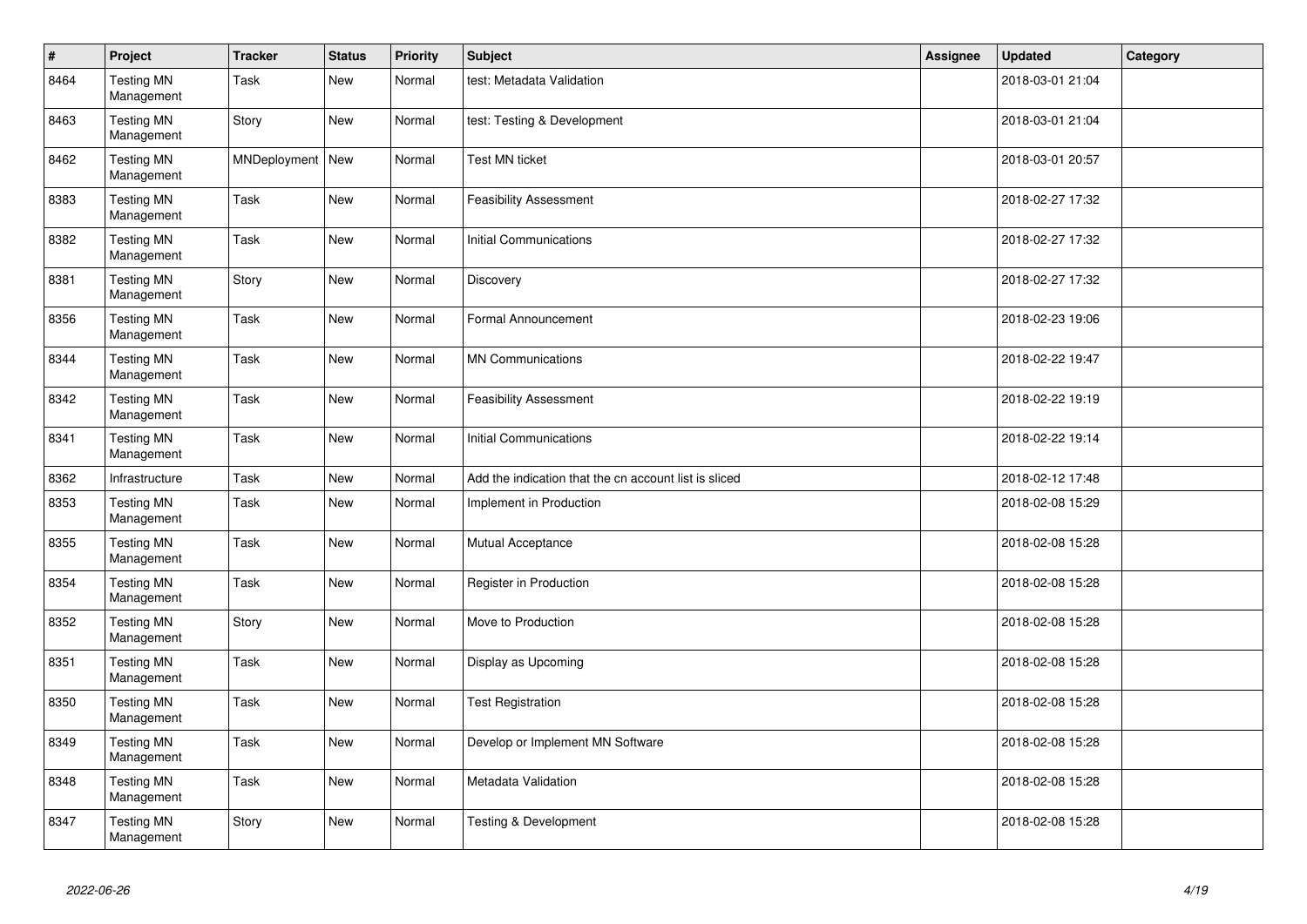| #    | Project                         | <b>Tracker</b> | <b>Status</b> | <b>Priority</b> | <b>Subject</b>                                                                               | Assignee | <b>Updated</b>   | Category                         |
|------|---------------------------------|----------------|---------------|-----------------|----------------------------------------------------------------------------------------------|----------|------------------|----------------------------------|
| 8346 | <b>Testing MN</b><br>Management | Task           | New           | Normal          | Training & Education                                                                         |          | 2018-02-08 15:28 |                                  |
| 8345 | <b>Testing MN</b><br>Management | Task           | New           | Normal          | <b>Technical Requirements</b>                                                                |          | 2018-02-08 15:28 |                                  |
| 8343 | <b>Testing MN</b><br>Management | Story          | New           | Normal          | Planning                                                                                     |          | 2018-02-08 15:28 |                                  |
| 8294 | <b>Testing MN</b><br>Management | MNDeployment   | New           | Normal          | Test Node 2                                                                                  |          | 2018-02-08 15:28 |                                  |
| 8340 | <b>Testing MN</b><br>Management | Story          | New           | Normal          | Discovery                                                                                    |          | 2018-02-08 15:28 |                                  |
| 8308 | Infrastructure                  | Task           | New           | Normal          | Review use of /node/subject in the node documents                                            |          | 2018-02-06 20:05 |                                  |
| 5890 | <b>Member Nodes</b>             | Task           | New           | Normal          | <b>GBIF: Authentication and Authorization</b>                                                |          | 2018-01-22 21:16 |                                  |
| 5895 | <b>Member Nodes</b>             | Story          | New           | Normal          | GBIF: Transition to production                                                               |          | 2018-01-22 18:41 |                                  |
| 1644 | DataONE API                     | Story          | New           | Normal          | Develop an object format creation policy                                                     |          | 2018-01-17 20:46 |                                  |
| 2548 | Infrastructure                  | Story          | <b>New</b>    | Normal          | recasting untrusted certs to public poses accessibility inconsistency to users               |          | 2018-01-17 20:36 | Authentication,<br>Authorization |
| 6883 | Infrastructure                  | Story          | <b>New</b>    | Normal          | support for ESRI Shapefile object format                                                     |          | 2018-01-17 19:40 | Format ID                        |
| 7224 | Infrastructure                  | Story          | <b>New</b>    | Normal          | push synchronization request status indicator: synchronize Status method option              |          | 2018-01-17 19:38 | Architecture Design              |
| 7807 | Infrastructure                  | Story          | New           | Low             | cn.synchronize should support synchronization failure corrections.                           |          | 2018-01-17 19:15 | Architecture Design              |
| 8065 | Infrastructure                  | Feature        | New           | Normal          | Add service to re-populate Hazelcast map for node attributes                                 |          | 2018-01-09 19:10 |                                  |
| 8204 | Infrastructure                  | Story          | New           | Normal          | Adjust memory allocation for services running under JVM on CNs                               |          | 2018-01-09 19:10 |                                  |
| 8207 | Infrastructure                  | Story          | New           | Normal          | review and adjust memory allocated to d1-processing                                          |          | 2018-01-09 19:10 |                                  |
| 8208 | Infrastructure                  | Story          | New           | Normal          | Review and adjust memory allocated to d1-index-task-generator and<br>d1-index-task-processor |          | 2018-01-09 19:10 |                                  |
| 8215 | Infrastructure                  | Bug            | New           | Normal          | Consider how Subjects are compared (e.g. HTTP vs. HTTPS ORCID URIs)                          |          | 2017-11-07 22:11 |                                  |
| 8210 | Infrastructure                  | Feature        | New           | Normal          | Generate daily reports by member node of discrepancies between CN vs MN<br>content           |          | 2017-10-25 18:50 |                                  |
| 8206 | Infrastructure                  | Task           | New           | Normal          | Review and adjust memory allocation to Solr and zookeeper                                    |          | 2017-10-24 16:03 |                                  |
| 8205 | Infrastructure                  | Task           | New           | Normal          | Adjust memory allocation to Tomcat7 on CNs                                                   |          | 2017-10-24 15:33 |                                  |
| 8187 | <b>Member Nodes</b>             | Support        | New           | Normal          | EZID DOI resolvable URLs failing for 14 PISCO objects                                        |          | 2017-09-19 22:12 |                                  |
| 8154 | <b>Member Nodes</b>             | Task           | New           | Normal          | Test content from the test NKN member node should be archived or deleted from<br>production  |          | 2017-07-26 19:55 |                                  |
| 8107 | Infrastructure                  | Feature        | New           | Normal          | Improved Node Synchronization Feedback - Leveraging<br>MNRead.synchronizationFailed()        |          | 2017-06-27 16:46 | Architecture Design              |
| 7699 | Infrastructure                  | <b>Bug</b>     | New           | Normal          | alter scripts that backup postgresql db                                                      |          | 2017-05-09 17:33 | dataone-cn-os-core               |
| 8077 | Search UI                       | Task           | New           | Normal          | Use ORE PID for citation if DOI                                                              |          | 2017-04-24 16:32 |                                  |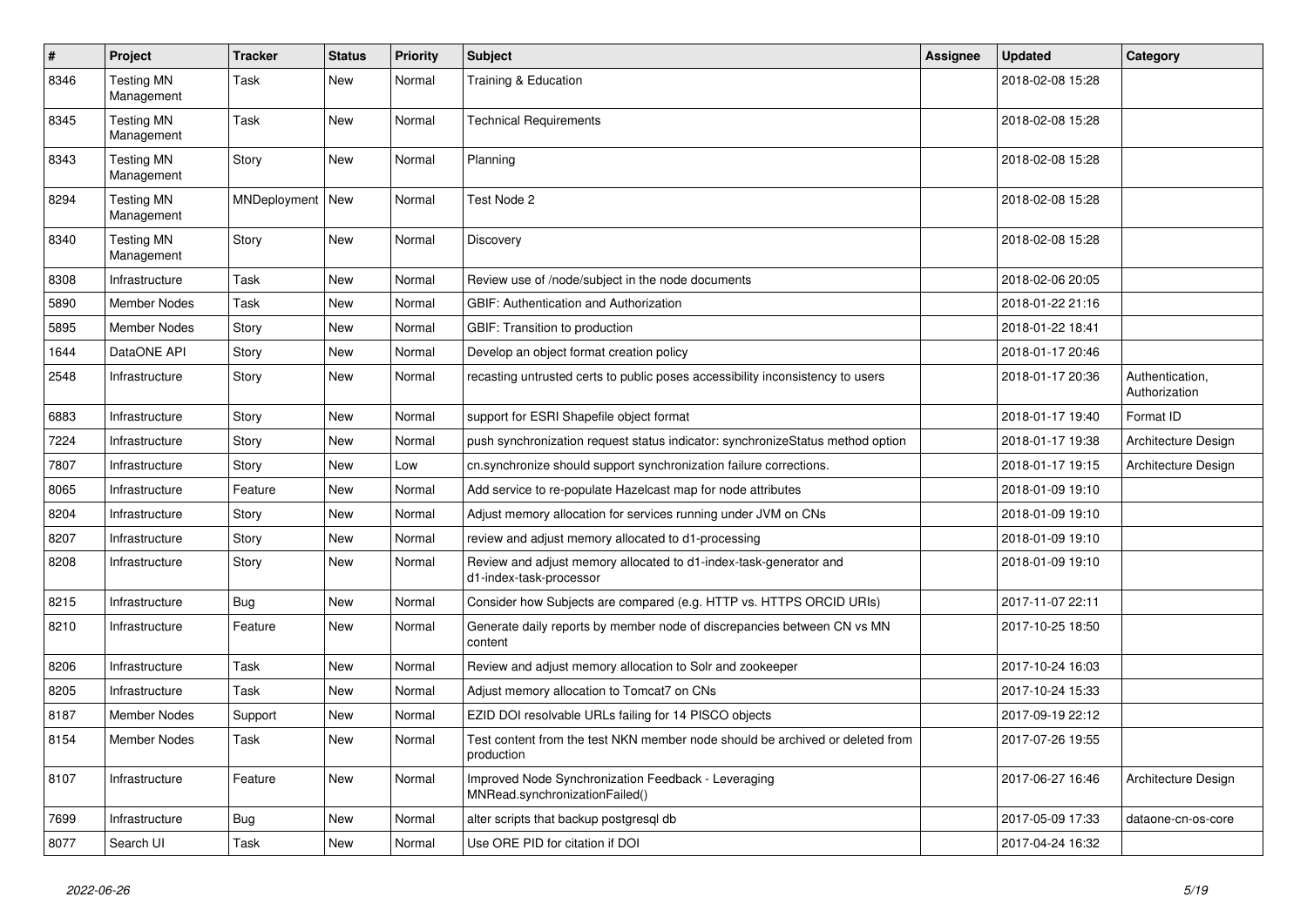| $\pmb{\#}$ | Project             | <b>Tracker</b> | <b>Status</b> | <b>Priority</b> | Subject                                                                                           | <b>Assignee</b> | <b>Updated</b>   | Category            |
|------------|---------------------|----------------|---------------|-----------------|---------------------------------------------------------------------------------------------------|-----------------|------------------|---------------------|
| 7858       | Infrastructure      | Bug            | New           | Normal          | Obsoleting a resource map clears the resourceMap field for the obsoleted<br>package               |                 | 2017-03-28 16:20 | d1 indexer          |
| 8046       | Infrastructure      | <b>Bug</b>     | New           | Normal          | Mutable Member Nodes orphan unhosted objects                                                      |                 | 2017-03-15 17:40 | Architecture Design |
| 7926       | <b>DUG</b>          | Task           | New           | Normal          | Certification and standards for data repositories (e.g. ISO 17421:2012, Data Seal<br>of Approval) |                 | 2016-11-08 22:00 |                     |
| 7925       | <b>DUG</b>          | Task           | New           | Normal          | Data Center certification                                                                         |                 | 2016-11-08 21:33 |                     |
| 7919       | Infrastructure      | Bug            | New           | High            | unloadable system metadata in CNs by Hazelcast                                                    |                 | 2016-11-01 19:30 | Metacat             |
| 7911       | <b>CN REST</b>      | Task           | New           | Normal          | Synchronization allows invalid checksums, preventing corrected sync                               |                 | 2016-10-17 15:58 | d1_synchronization  |
| 7909       | <b>DUG</b>          | Task           | New           | Normal          | DataONE update audio/visual equipment for remote link                                             |                 | 2016-10-11 20:49 |                     |
| 7908       | <b>DUG</b>          | Task           | New           | Normal          | Start a lesson learned document                                                                   |                 | 2016-10-11 20:35 |                     |
| 7907       | <b>DUG</b>          | Task           | New           | Normal          | Doodle poll on the time/date for monthly meeting                                                  |                 | 2016-10-11 20:35 |                     |
| 7883       | Infrastructure      | Task           | New           | Normal          | Document the log files of relevance on Coordinating Nodes                                         |                 | 2016-09-09 20:20 |                     |
| 7864       | <b>DUG</b>          | Task           | New           | Normal          | <b>DOI Services for Members</b>                                                                   |                 | 2016-08-09 20:40 |                     |
| 7863       | <b>DUG</b>          | Task           | New           | Normal          | Link to the recordings                                                                            |                 | 2016-08-09 20:40 |                     |
| 7862       | <b>DUG</b>          | Task           | New           | Normal          | DataONE DUG page may need updating<br>(https://www.dataone.org/dataone-users-group)               |                 | 2016-08-08 15:00 |                     |
| 5850       | <b>Member Nodes</b> | Task           | New           | Normal          | <b>GBIF: Content Review</b>                                                                       |                 | 2016-07-02 12:45 |                     |
| 5897       | Member Nodes        | Task           | New           | Normal          | GBIF: Verify content available for Current MNs web page                                           |                 | 2016-07-02 12:45 |                     |
| 5870       | Member Nodes        | Task           | New           | Normal          | GBIF: Generate client certificate.                                                                |                 | 2016-07-02 12:45 |                     |
| 5865       | Member Nodes        | Task           | New           | Normal          | GBIF: Log record access                                                                           |                 | 2016-07-02 12:45 |                     |
| 5869       | Member Nodes        | Task           | New           | Normal          | <b>GBIF: SSL Certificates</b>                                                                     |                 | 2016-07-02 12:45 |                     |
| 5886       | Member Nodes        | Task           | New           | Normal          | <b>GBIF: Verify Resource Maps</b>                                                                 |                 | 2016-07-02 12:45 |                     |
| 5884       | Member Nodes        | Task           | New           | Normal          | GBIF: Verify Science Metadata is returned with the correct HTTP Content-Type                      |                 | 2016-07-02 12:45 |                     |
| 5893       | Member Nodes        | Task           | New           | Normal          | GBIF: Log record access                                                                           |                 | 2016-07-02 12:45 |                     |
| 5855       | Member Nodes        | Task           | New           | Normal          | GBIF: Verify Science Metadata content                                                             |                 | 2016-07-02 12:45 |                     |
| 5871       | Member Nodes        | Task           | New           | Normal          | GBIF: Verify successful installation of client side certificate                                   |                 | 2016-07-02 12:45 |                     |
| 5849       | Member Nodes        | Task           | New           | Normal          | GBIF: Set up synchronization of the MN                                                            |                 | 2016-07-02 12:45 |                     |
| 5861       | Member Nodes        | Task           | New           | Normal          | GBIF: Verify that Resource Maps are correctly processed by CNs.                                   |                 | 2016-07-02 12:45 |                     |
| 5874       | Member Nodes        | Task           | New           | Normal          | GBIF: Set up Node document                                                                        |                 | 2016-07-02 12:45 |                     |
| 5851       | Member Nodes        | Task           | New           | Normal          | <b>GBIF: Verify Science Data</b>                                                                  |                 | 2016-07-02 12:45 |                     |
| 5856       | Member Nodes        | Task           | New           | Normal          | GBIF: Verify Science Metadata is returned with the correct HTTP Content-Type                      |                 | 2016-07-02 12:45 |                     |
| 5848       | Member Nodes        | Task           | New           | Normal          | GBIF: Synchronization                                                                             |                 | 2016-07-02 12:45 |                     |
| 5873       | Member Nodes        | Task           | New           | Normal          | <b>GBIF: Register MN</b>                                                                          |                 | 2016-07-02 12:45 |                     |
| 5887       | Member Nodes        | Task           | New           | Normal          | GBIF: Verify Resource Map content                                                                 |                 | 2016-07-02 12:45 |                     |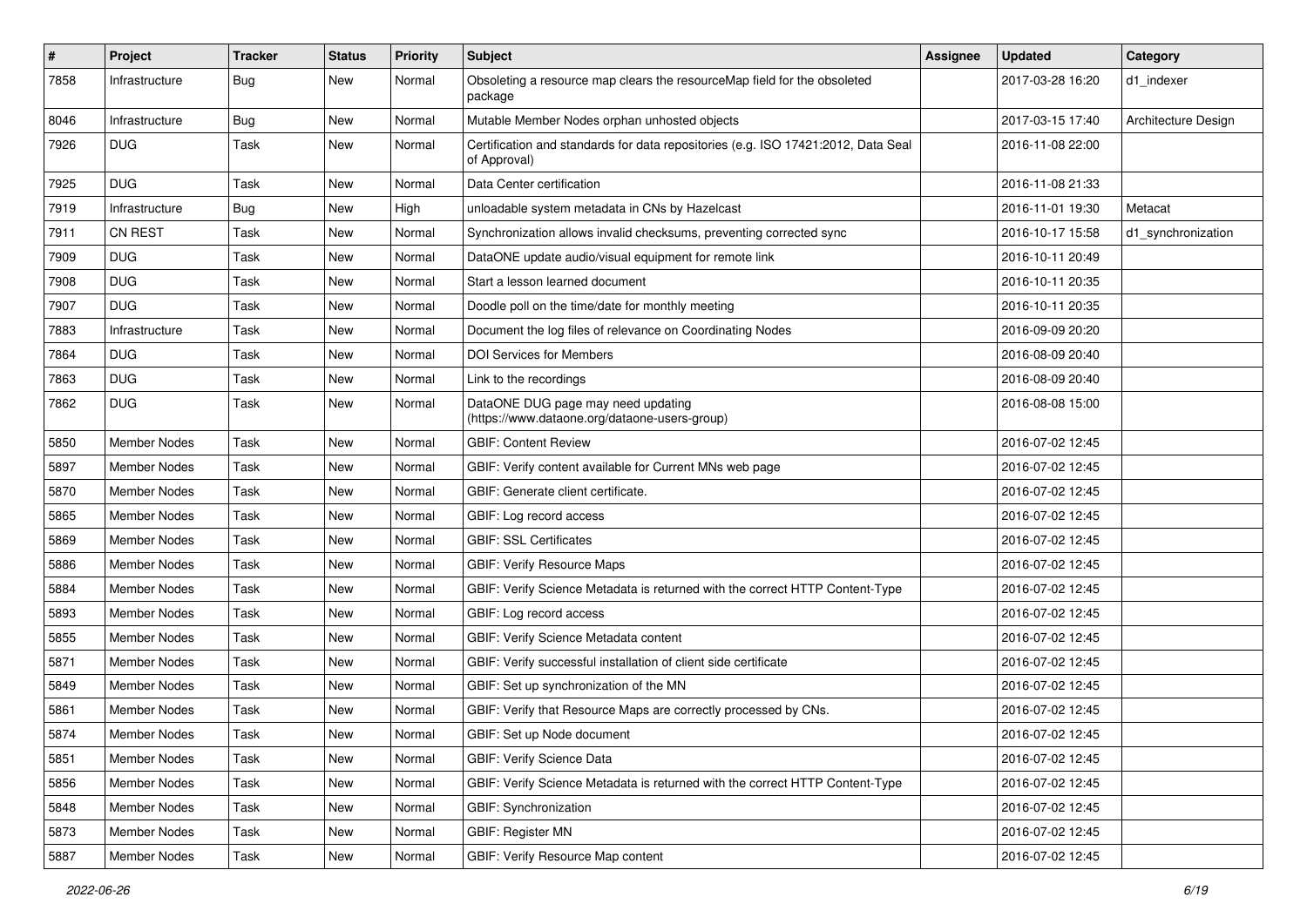| $\vert$ # | <b>Project</b>      | <b>Tracker</b> | <b>Status</b> | <b>Priority</b> | <b>Subject</b>                                                                         | Assignee | <b>Updated</b>   | Category          |
|-----------|---------------------|----------------|---------------|-----------------|----------------------------------------------------------------------------------------|----------|------------------|-------------------|
| 5876      | Member Nodes        | Task           | New           | Normal          | GBIF: Synchronization                                                                  |          | 2016-07-02 12:45 |                   |
| 5888      | Member Nodes        | Task           | New           | Normal          | GBIF: Verify Resource Map is returned with the correct HTTP Content-Type               |          | 2016-07-02 12:45 |                   |
| 5877      | <b>Member Nodes</b> | Task           | New           | Normal          | GBIF: Set up synchronization of the MN                                                 |          | 2016-07-02 12:45 |                   |
| 5880      | <b>Member Nodes</b> | Task           | New           | Normal          | GBIF: Verify Science Data content                                                      |          | 2016-07-02 12:45 |                   |
| 5882      | Member Nodes        | Task           | New           | Normal          | GBIF: Verify Science Metadata                                                          |          | 2016-07-02 12:45 |                   |
| 5860      | <b>Member Nodes</b> | Task           | New           | Normal          | GBIF: Verify Resource Map is returned with the correct HTTP Content-Type               |          | 2016-07-02 12:45 |                   |
| 5900      | Member Nodes        | Task           | New           | Normal          | GBIF: Formal announcement                                                              |          | 2016-07-02 12:45 |                   |
| 5885      | <b>Member Nodes</b> | Task           | New           | Normal          | GBIF: Verify that the Science Metadata is correctly processed by CNs                   |          | 2016-07-02 12:45 |                   |
| 5879      | Member Nodes        | Task           | New           | Normal          | <b>GBIF: Verify Science Data</b>                                                       |          | 2016-07-02 12:45 |                   |
| 5878      | Member Nodes        | Task           | New           | Normal          | <b>GBIF: Content Review</b>                                                            |          | 2016-07-02 12:45 |                   |
| 5858      | Member Nodes        | Task           | New           | Normal          | <b>GBIF: Verify Resource Maps</b>                                                      |          | 2016-07-02 12:45 |                   |
| 5891      | Member Nodes        | Task           | New           | Normal          | GBIF: Science Data access                                                              |          | 2016-07-02 12:45 |                   |
| 5875      | <b>Member Nodes</b> | Task           | New           | Normal          | GBIF: Set the node status to approved (start synchronization)                          |          | 2016-07-02 12:45 |                   |
| 5896      | Member Nodes        | Task           | New           | Normal          | GBIF: Mutual acceptance                                                                |          | 2016-07-02 12:45 |                   |
| 5883      | Member Nodes        | Task           | New           | Normal          | GBIF: Verify Science Metadata content                                                  |          | 2016-07-02 12:45 |                   |
| 5872      | <b>Member Nodes</b> | Task           | New           | Normal          | GBIF: Verify successful installation of server side certificate                        |          | 2016-07-02 12:45 |                   |
| 5889      | Member Nodes        | Task           | New           | Normal          | GBIF: Verify that Resource Maps are correctly processed by CNs.                        |          | 2016-07-02 12:45 |                   |
| 5857      | Member Nodes        | Task           | New           | Normal          | GBIF: Verify that the Science Metadata is correctly processed by CNs                   |          | 2016-07-02 12:45 |                   |
| 5853      | Member Nodes        | Task           | New           | Normal          | GBIF: Verify that the Science Data is returned with the correct HTTP<br>Content-Type   |          | 2016-07-02 12:45 |                   |
| 5852      | <b>Member Nodes</b> | Task           | New           | Normal          | GBIF: Verify Science Data content                                                      |          | 2016-07-02 12:45 |                   |
| 5839      | Member Nodes        | Task           | New           | Normal          | GBIF: Registration in environment                                                      |          | 2016-07-02 12:45 |                   |
| 5881      | Member Nodes        | Task           | New           | Normal          | GBIF: Verify that the Science Data is returned with the correct HTTP<br>Content-Type   |          | 2016-07-02 12:45 |                   |
| 5854      | Member Nodes        | Task           | New           | Normal          | GBIF: Verify Science Metadata                                                          |          | 2016-07-02 12:45 |                   |
| 5892      | <b>Member Nodes</b> | Task           | New           | Normal          | GBIF: Science Metadata access                                                          |          | 2016-07-02 12:45 |                   |
| 5859      | Member Nodes        | Task           | New           | Normal          | GBIF: Verify Resource Map content                                                      |          | 2016-07-02 12:45 |                   |
| 7744      | Infrastructure      | Task           | New           | Normal          | put together initial design                                                            |          | 2016-06-22 17:19 |                   |
| 1651      | Infrastructure      | Task           | New           | Normal          | Update Metacat ResourceHandler to field the PUT call on /formats/fmtid                 |          | 2016-06-22 16:51 |                   |
| 1650      | Infrastructure      | Task           | New           | Normal          | Update d1_cn_service ProxyCNCoreService and CNCoreController to include<br>addFormat() |          | 2016-06-22 16:51 |                   |
| 1649      | Infrastructure      | Task           | New           | Normal          | Update Metacat's CNCorelmpl to include addFormat()                                     |          | 2016-06-22 16:51 |                   |
| 1647      | Java Client         | Task           | New           | Normal          | Update d1_common_java ObjectFormatServiceImpl to include addFormat()                   |          | 2016-06-22 16:51 | d1_common_java    |
| 1648      | Java Client         | Task           | New           | Normal          | Update d1_libclient_java ObjectFormatCache to include addFormat()                      |          | 2016-06-22 16:51 | d1_libclient_java |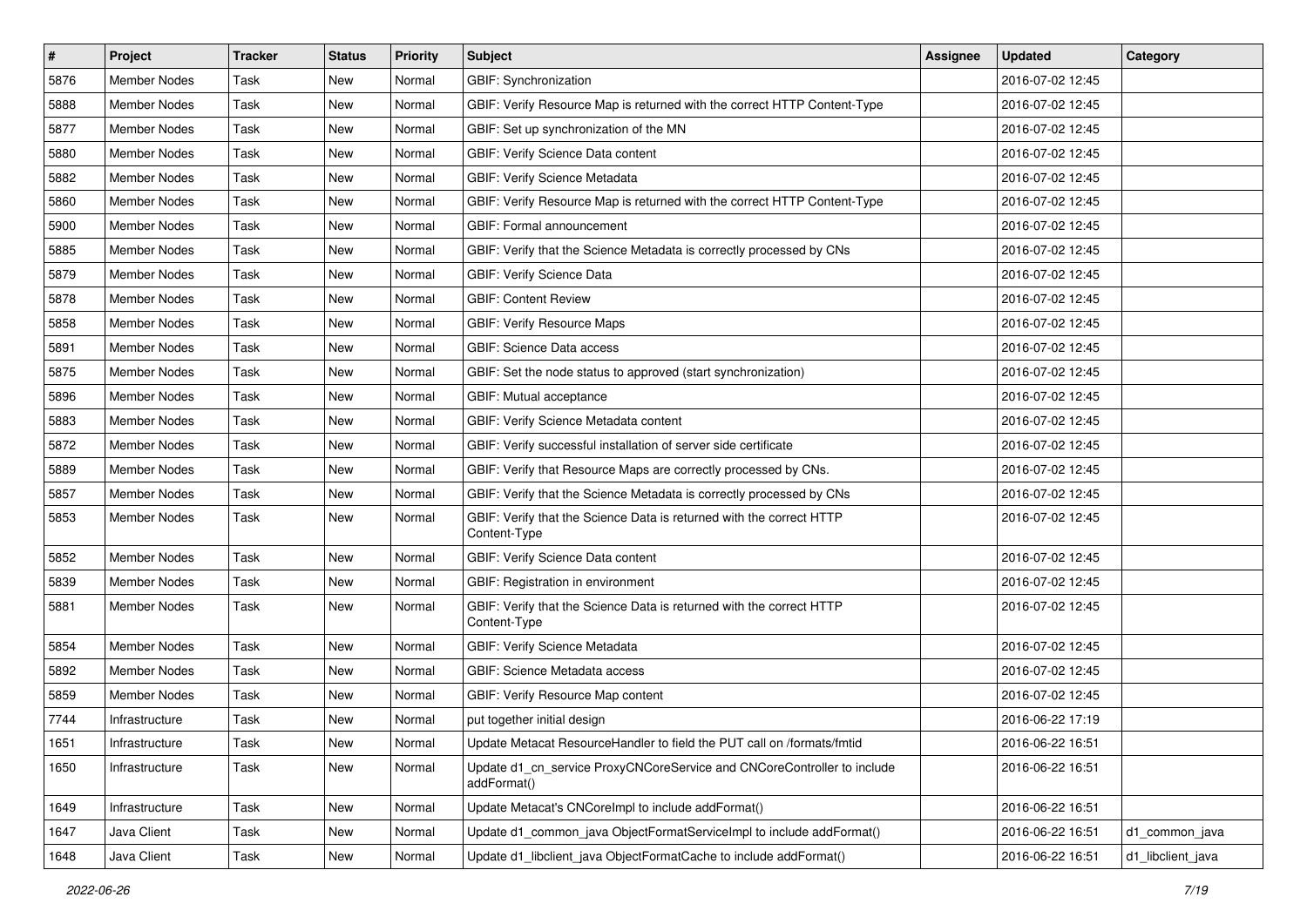| #    | Project             | <b>Tracker</b> | <b>Status</b> | <b>Priority</b> | <b>Subject</b>                                                                                                  | Assignee | <b>Updated</b>   | Category              |
|------|---------------------|----------------|---------------|-----------------|-----------------------------------------------------------------------------------------------------------------|----------|------------------|-----------------------|
| 1646 | Infrastructure      | Task           | New           | Normal          | Add addFormat() to the CNCore API                                                                               |          | 2016-06-22 16:51 |                       |
| 3567 | <b>Member Nodes</b> | Task           | New           | Normal          | Unresolvable content on CN from ONEShare                                                                        |          | 2016-06-03 13:43 |                       |
| 7800 | <b>DUG</b>          | Task           | New           | Normal          | abstract reviews<br>(https://docs.google.com/document/d/1iZXCN4AWqYi5Z7wqMKb2o33QnQ_JAcV<br>0KVO4TeahHVA/edit)  |          | 2016-05-10 15:18 |                       |
| 7774 | Infrastructure      | Task           | New           | Normal          | GMN: Move to Let's Encrypt                                                                                      |          | 2016-05-09 22:16 |                       |
| 7750 | <b>CN REST</b>      | Task           | New           | Normal          | apply business rules on the CN that Subject strings will be stripped of leading and<br>trailing whitespace      |          | 2016-04-26 17:30 |                       |
| 7698 | Infrastructure      | <b>Bug</b>     | New           | Low             | Exclude SLF4J jars in d1_solr_extensions.jar                                                                    |          | 2016-03-28 16:22 | d1 cn solr extensions |
| 7684 | DataONE API         | <b>Bug</b>     | New           | Low             | Call to MNStorage.update() via REST API returns java.lang.StackOverflowError                                    |          | 2016-03-21 23:07 |                       |
| 7682 | Log Reporting       | Task           | New           | Normal          | Sluggish Purging Read Event Cache                                                                               |          | 2016-03-17 15:02 | d1_log_aggregation    |
| 7578 | DataONE API         | Bug            | New           | Normal          | Fix 404 link to d1_instance_generator folder in documentation                                                   |          | 2016-01-08 22:01 | api documentation     |
| 7571 | <b>CN REST</b>      | Task           | New           | Normal          | Description for error code 401, detail code 4957 is misleading in some cases                                    |          | 2016-01-05 16:25 |                       |
| 7533 | <b>DUG</b>          | Task           | New           | Normal          | Create DUG 2016 Meeting page                                                                                    |          | 2015-12-08 21:44 |                       |
| 7532 | <b>DUG</b>          | Task           | New           | Normal          | Registration Form for 2016.                                                                                     |          | 2015-12-08 21:30 |                       |
| 7531 | <b>DUG</b>          | Task           | New           | Normal          | Quote request for EAB meeting                                                                                   |          | 2015-12-08 20:13 |                       |
| 7528 | DataONE API         | Bug            | New           | Normal          | Incorrect argument name documented for CNCore.reserveldentier                                                   |          | 2015-12-08 19:51 | api documentation     |
| 7525 | <b>DUG</b>          | Task           | New           | Normal          | assessment effort update                                                                                        |          | 2015-12-07 22:25 |                       |
| 7524 | <b>DUG</b>          | Task           | New           | Normal          | Explore crowd sourcing for future DUG marketing effort                                                          |          | 2015-12-07 22:25 |                       |
| 6380 | Member Nodes        | Task           | New           | Normal          | ICMBIO: Initial Preparation                                                                                     |          | 2015-11-19 17:21 |                       |
| 7484 | <b>DUG</b>          | Task           | New           | Normal          | DUG Agenda                                                                                                      |          | 2015-11-10 21:39 |                       |
| 7476 | <b>DUG</b>          | Task           | New           | Normal          | Do we need an event management system to better organize the DUG?                                               |          | 2015-11-09 22:43 |                       |
| 7475 | <b>DUG</b>          | Task           | New           | Normal          | Work with Erin/ESIP to distribute the brochure widely to students/faculty from<br><b>UNC</b>                    |          | 2015-11-09 22:38 |                       |
| 7474 | <b>DUG</b>          | Task           | New           | Normal          | Draft generic letter of invitation that DUG SC can carry and distribute widely.                                 |          | 2015-11-09 22:38 |                       |
| 7473 | <b>DUG</b>          | Task           | New           | Normal          | Draft 2016 DUG annual meeting brochure                                                                          |          | 2015-11-09 22:38 |                       |
| 7440 | <b>CN REST</b>      | <b>Bug</b>     | New           | Normal          | Non-discernable error during synchronization affecting (mostly)<br>urn:node:mnTestAEKOS - "Client is shutdown." |          | 2015-10-20 14:46 |                       |
| 7312 | Java Client         | Feature        | New           | Normal          | Restart connection manager                                                                                      |          | 2015-08-24 17:24 | d1 libclient java     |
| 7301 | CN REST             | Bug            | New           | Normal          | CN-stage allows connections to a MN that is operating a self-signed SSL server<br>certificate                   |          | 2015-08-19 03:46 |                       |
| 7104 | Infrastructure      | Task           | New           | Normal          | Event index reindexing shouldn't require re-harvest from MNs                                                    |          | 2015-07-09 15:34 | d1_log_aggregation    |
| 7162 | Python GMN          | Task           | New           | Low             | Member node does not check with coordinating node before replicating                                            |          | 2015-06-05 23:49 |                       |
| 7161 | CN REST             | <b>Bug</b>     | New           | Normal          | TERN object fails to be indexed by Solr, but successfully synchronized                                          |          | 2015-06-05 18:04 | d1_synchronization    |
| 7050 | Member Nodes        | MNDeployment   | New           | Normal          | USDA ARS                                                                                                        |          | 2015-04-17 17:27 |                       |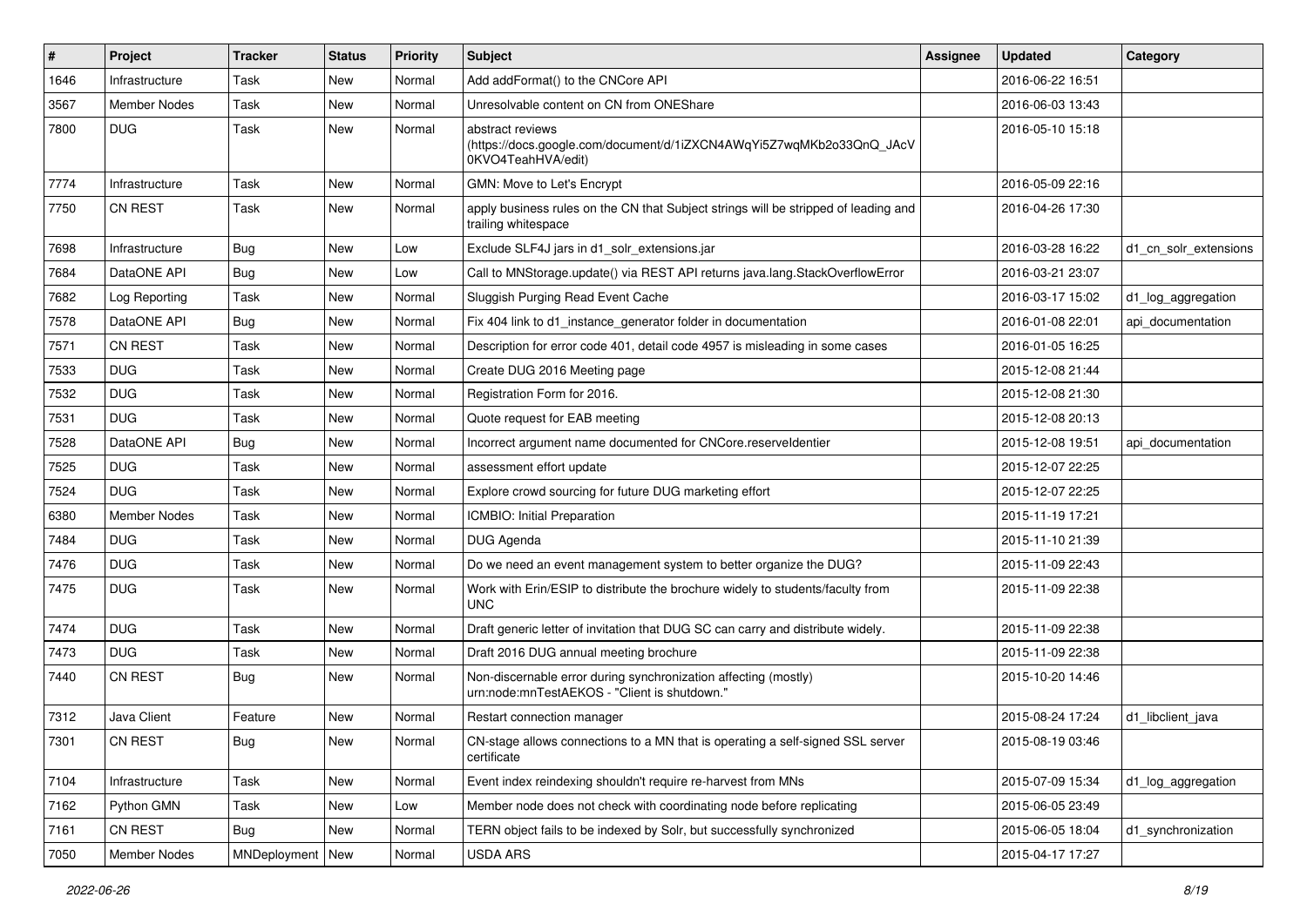| $\vert$ # | Project             | <b>Tracker</b> | <b>Status</b> | <b>Priority</b> | <b>Subject</b>                                                                                                                                                             | Assignee | <b>Updated</b>   | Category                  |
|-----------|---------------------|----------------|---------------|-----------------|----------------------------------------------------------------------------------------------------------------------------------------------------------------------------|----------|------------------|---------------------------|
| 6945      | DataONE API         | Feature        | New           | Normal          | MNRead.get uses the pid for the download filename, which provides a less that<br>optimal user experience when the pid is an opaque identifier such as DOIs, uuids,<br>etc. |          | 2015-03-23 23:37 |                           |
| 6877      | Infrastructure      | Task           | New           | Normal          | Support for ISO 19115 metadata standard                                                                                                                                    |          | 2015-03-10 18:08 | Format ID                 |
| 6876      | Infrastructure      | Task           | New           | Normal          | Support for ISO 19139 metadata standard                                                                                                                                    |          | 2015-03-10 17:27 | Format ID                 |
| 4673      | Java Client         | Task           | New           | Normal          | Pom has warnings:                                                                                                                                                          |          | 2015-02-11 20:08 |                           |
| 4668      | Java Client         | Task           | New           | Normal          | No types implement toString                                                                                                                                                |          | 2015-02-11 20:08 |                           |
| 4670      | Java Client         | Task           | New           | Normal          | Regarding the style: The types are fully mutable with no field validations or<br>constraints.                                                                              |          | 2015-02-11 20:08 |                           |
| 4669      | Java Client         | Task           | New           | Normal          | Regarding the style: A good addition to the types would be some builders, static<br>factories and constructors as applicable                                               |          | 2015-02-11 20:08 |                           |
| 4667      | Java Client         | Task           | <b>New</b>    | Normal          | - (Important!) No types implement equals or hashcode                                                                                                                       |          | 2015-02-11 20:08 |                           |
| 4664      | Java Client         | Task           | <b>New</b>    | Normal          | Related to above: Test classes bring in org.apache.log4j.Logger but it is not<br>declared as a test dependency                                                             |          | 2015-02-11 20:08 |                           |
| 4666      | Java Client         | Task           | New           | Normal          | - All types have the same serialVersionUID (10000000)                                                                                                                      |          | 2015-02-11 20:08 |                           |
| 4665      | Java Client         | Task           | New           | Normal          | Tests contain redundant code.                                                                                                                                              |          | 2015-02-11 20:08 |                           |
| 4663      | Java Client         | Task           | New           | Normal          | src/main/resources appears to have config for log4j through commons-logging<br>but neither logging library is declared as a test scope dependency.                         |          | 2015-02-11 20:08 |                           |
| 4661      | Java Client         | Task           | New           | Normal          | Deprecated methods give no indication of the (Java) version in which they will be<br>removed                                                                               |          | 2015-02-11 20:08 |                           |
| 4655      | Java Client         | Task           | New           | Normal          | Pom appears to bring in plugins as project dependencies (maven-jar-plugin,<br>maven-clean-plugin)                                                                          |          | 2015-02-11 20:08 |                           |
| 6748      | Java Client         | Task           | New           | Normal          | Create a factory / builder class for converting versioned types.                                                                                                           |          | 2015-02-11 19:47 |                           |
| 6791      | Infrastructure      | Bug            | New           | Normal          | Building d1_log_aggregation doesn't trigger downstream builds                                                                                                              |          | 2015-01-31 00:32 | <b>Support Operations</b> |
| 4118      | Member Nodes        | Task           | New           | Normal          | Validate FRIM sync against stage environment                                                                                                                               |          | 2015-01-23 19:02 |                           |
| 4117      | <b>Member Nodes</b> | Task           | New           | Normal          | <b>Issue Test certs for FRIM</b>                                                                                                                                           |          | 2015-01-23 19:02 |                           |
| 6766      | Python GMN          | Bug            | New           | Normal          | FYI ONLY: GMN local install with self-signed CA certificate breaks with new SSL<br>support in Python 2.7.9                                                                 |          | 2015-01-20 18:53 |                           |
| 6761      | Infrastructure      | <b>Task</b>    | <b>New</b>    | Normal          | unregister extraneous nodes in STAGE-2                                                                                                                                     |          | 2015-01-14 00:49 | Environment.Stage2        |
| 6760      | Infrastructure      | Task           | New           | Normal          | rename mnDemo9 node                                                                                                                                                        |          | 2015-01-14 00:44 |                           |
| 6705      | Infrastructure      | Decision       | <b>New</b>    | Normal          | What behavior should be when a user request a sid when all the pids matching<br>the sid were obsoleted                                                                     |          | 2014-12-10 20:08 |                           |
| 6701      | Member Nodes        | Task           | New           | Normal          | FTGEN: Document and Announce                                                                                                                                               |          | 2014-12-04 20:07 |                           |
| 6700      | <b>Member Nodes</b> | Task           | New           | Normal          | FTGEN: Ensure MN appears on Current MNs webpage (dashboard)                                                                                                                |          | 2014-12-04 20:07 |                           |
| 6699      | <b>Member Nodes</b> | Task           | New           | Normal          | FTGEN: Mutual acceptance                                                                                                                                                   |          | 2014-12-04 20:07 |                           |
| 6698      | <b>Member Nodes</b> | Task           | New           | Normal          | FTGEN: Check Authentication and Authorization in Production                                                                                                                |          | 2014-12-04 20:07 |                           |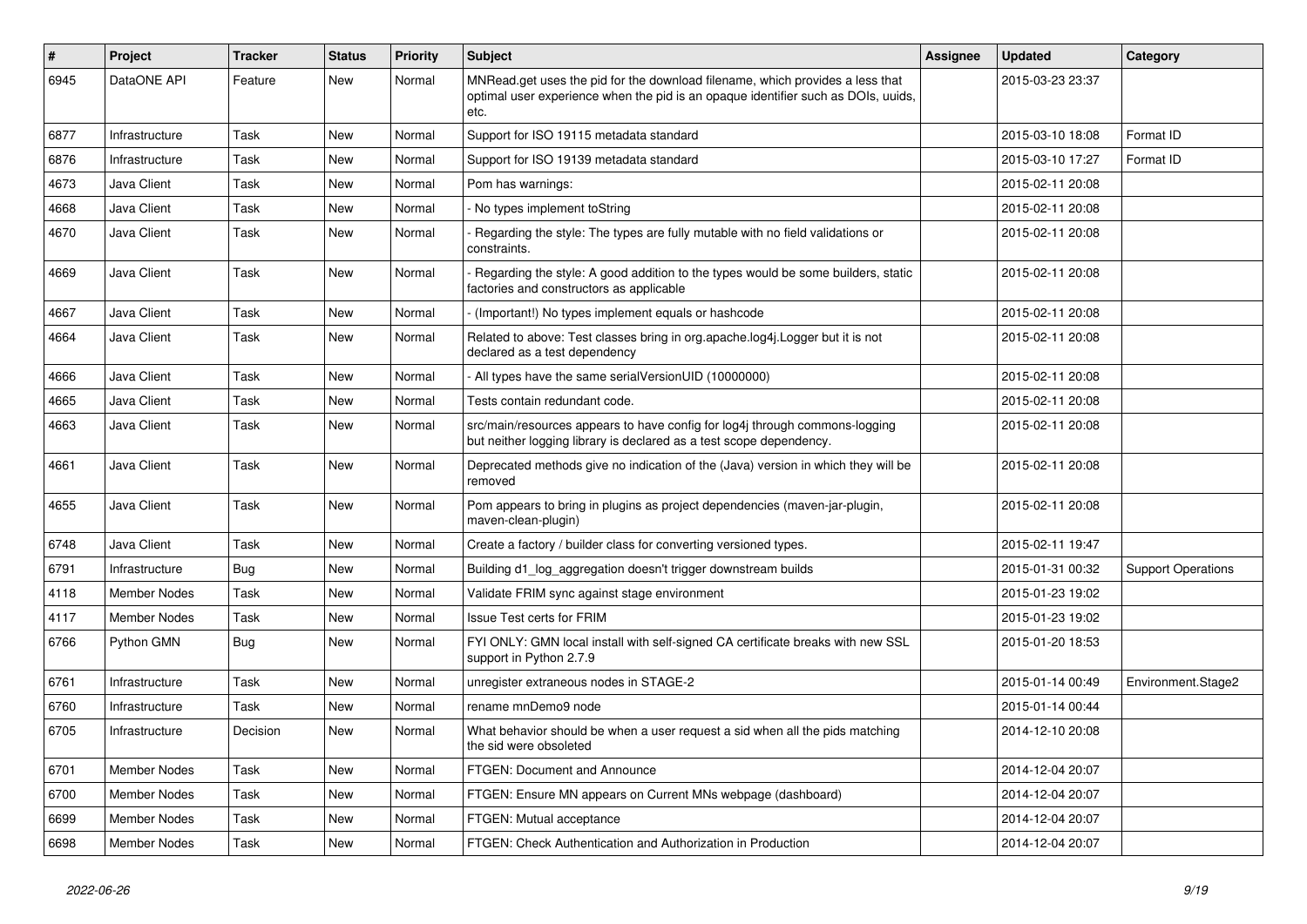| $\vert$ # | Project             | <b>Tracker</b> | <b>Status</b> | <b>Priority</b> | Subject                                                                                                            | Assignee | <b>Updated</b>   | Category                    |
|-----------|---------------------|----------------|---------------|-----------------|--------------------------------------------------------------------------------------------------------------------|----------|------------------|-----------------------------|
| 6697      | Member Nodes        | Task           | New           | Normal          | FTGEN: Verify CN Content and Services in Production                                                                |          | 2014-12-04 20:07 |                             |
| 6696      | Member Nodes        | Task           | New           | Normal          | FTGEN: Register MN in Production                                                                                   |          | 2014-12-04 20:07 |                             |
| 6695      | Member Nodes        | Task           | New           | Normal          | FTGEN: Verify MN Content and Services in Production                                                                |          | 2014-12-04 20:07 |                             |
| 6694      | Member Nodes        | Task           | New           | Normal          | FTGEN: Configure SSL Certificates for Production                                                                   |          | 2014-12-04 20:07 |                             |
| 6693      | Member Nodes        | Task           | New           | Normal          | FTGEN: Establish DataONE user identity in Production                                                               |          | 2014-12-04 20:07 |                             |
| 6692      | Member Nodes        | Task           | New           | Normal          | FTGEN: Show MN as "upcoming" on the dashboard                                                                      |          | 2014-12-04 20:07 |                             |
| 6691      | Member Nodes        | Task           | New           | Normal          | FTGEN: Check Authentication and Authorization in Testing Environment                                               |          | 2014-12-04 20:07 |                             |
| 6690      | Member Nodes        | Task           | New           | Normal          | FTGEN: Verify CN Content and Services in Testing Environment                                                       |          | 2014-12-04 20:07 |                             |
| 6689      | <b>Member Nodes</b> | Task           | New           | Normal          | FTGEN: Register MN in Testing Environment                                                                          |          | 2014-12-04 20:07 |                             |
| 6688      | <b>Member Nodes</b> | Task           | New           | Normal          | FTGEN: Verify MN Content and Services in Testing Environment                                                       |          | 2014-12-04 20:07 |                             |
| 6687      | Member Nodes        | Task           | New           | Normal          | FTGEN: Configure SSL Certificates for Testing Environment                                                          |          | 2014-12-04 20:07 |                             |
| 6686      | <b>Member Nodes</b> | Task           | New           | Normal          | FTGEN: Establish DataONE user identity in Testing Environment                                                      |          | 2014-12-04 20:07 |                             |
| 6685      | <b>Member Nodes</b> | Task           | New           | Normal          | FTGEN: Local Testing                                                                                               |          | 2014-12-04 20:07 |                             |
| 6684      | <b>Member Nodes</b> | Task           | New           | Normal          | FTGEN: Register any new object formats in all environments                                                         |          | 2014-12-04 20:07 |                             |
| 6683      | Member Nodes        | Task           | New           | Normal          | FTGEN: Implement search index and display (ONEMercury) support for any new<br>metadata formats required by the MN. |          | 2014-12-04 20:07 |                             |
| 6682      | <b>Member Nodes</b> | Task           | New           | Normal          | FTGEN: Design, code and component test a new MN implementation                                                     |          | 2014-12-04 20:07 |                             |
| 6681      | <b>Member Nodes</b> | Task           | New           | Normal          | FTGEN: Plan the implementation                                                                                     |          | 2014-12-04 20:07 |                             |
| 6680      | <b>Member Nodes</b> | Task           | New           | Normal          | FTGEN: Scope the implementation                                                                                    |          | 2014-12-04 20:07 |                             |
| 6679      | <b>Member Nodes</b> | Task           | <b>New</b>    | Normal          | FTGEN: Join DataONE                                                                                                |          | 2014-12-04 20:07 |                             |
| 6624      | Infrastructure      | Task           | New           | Normal          | link Node Identity arch. spec. to OperationDocs Node Reg page                                                      |          | 2014-11-21 20:29 | Documentation               |
| 6615      | Infrastructure      | <b>Bug</b>     | New           | Normal          | Apt-get doesn't work on mn-sandbox-unm-1                                                                           |          | 2014-11-18 18:45 |                             |
| 6542      | Infrastructure      | Bug            | New           | Normal          | Unable to add metadata document on mndemo8                                                                         |          | 2014-10-30 16:30 | Environment.Developm<br>ent |
| 4051      | Infrastructure      | Feature        | New           | Normal          | MN Stack supporting Fedora Commons                                                                                 |          | 2014-10-02 21:39 | mn.Fedora                   |
| 2053      | Infrastructure      | Task           | New           | Normal          | CNReplication.setReplicationStatus() - Add info about serialVersion                                                |          | 2014-10-02 17:21 |                             |
| 1873      | Infrastructure      | Feature        | New           | Normal          | Postproccessing tool for log reporting                                                                             |          | 2014-10-02 17:06 | d1_log_aggregation          |
| 4176      | Infrastructure      | <b>Bug</b>     | New           | Normal          | The archive method in CN doesn't call back to the authoritative and replica MNs.                                   |          | 2014-10-01 21:25 |                             |
| 3880      | Infrastructure      | Task           | New           | Normal          | 4.2.1.3 CILogon Extension Not Documented                                                                           |          | 2014-09-24 18:27 | Environment.Productio<br>n  |
| 3879      | Infrastructure      | Task           | New           | Normal          | 4.2.1.2 Missing Policies and Expectations                                                                          |          | 2014-09-24 18:27 | Environment.Productio<br>n  |
| 3895      | Infrastructure      | Task           | New           | Normal          | Can we add bugs to a task in a story?                                                                              |          | 2014-09-24 18:27 |                             |
| 3894      | Infrastructure      | Task           | New           | Normal          | This task contains all the bugs related to the story                                                               |          | 2014-09-24 18:27 |                             |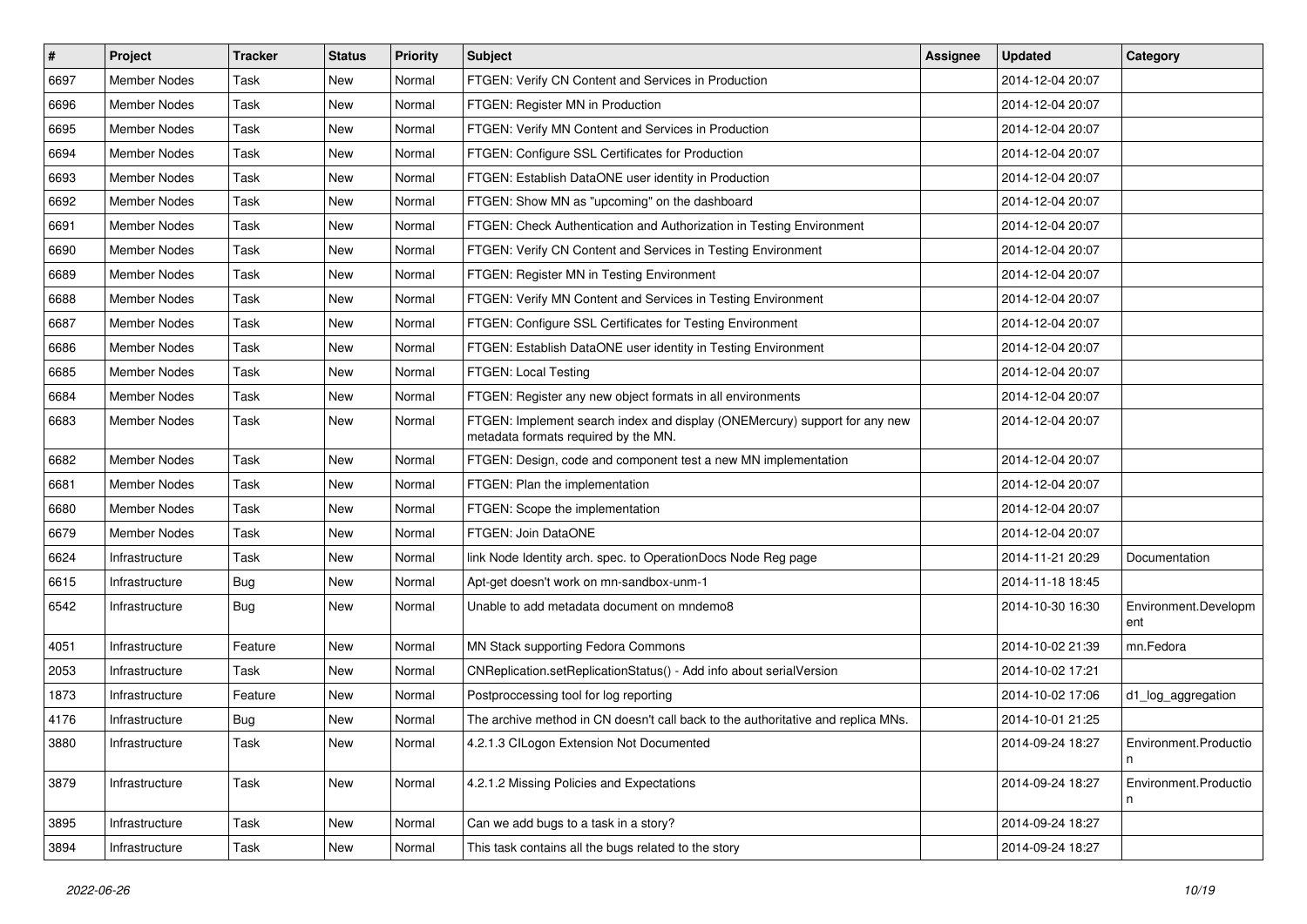| $\#$ | Project             | <b>Tracker</b> | <b>Status</b> | <b>Priority</b> | <b>Subject</b>                                                                                          | Assignee | <b>Updated</b>   | Category                  |
|------|---------------------|----------------|---------------|-----------------|---------------------------------------------------------------------------------------------------------|----------|------------------|---------------------------|
| 4717 | Infrastructure      | Task           | New           | Normal          | refresh client certificate for mn-unm-2.dataone.org                                                     |          | 2014-09-24 18:14 |                           |
| 4711 | Infrastructure      | <b>Task</b>    | New           | Normal          | replace SSL Certs for cn-unm-1.dataone.org                                                              |          | 2014-09-24 18:14 |                           |
| 4713 | Infrastructure      | Task           | New           | Normal          | replace SSL cert fo cn-orc-1.dataone.org                                                                |          | 2014-09-24 18:14 |                           |
| 4712 | Infrastructure      | Task           | New           | Normal          | replace SSL cert for cn-ucsb-1.dataone.org                                                              |          | 2014-09-24 18:14 |                           |
| 4675 | Infrastructure      | <b>Task</b>    | New           | Normal          | Administratively delete those pids with the white spaces                                                |          | 2014-09-24 18:09 |                           |
| 6389 | Infrastructure      | Task           | New           | Normal          | The version of com.googlecode.foresite-toolkit is 1.0-SNAPSHOT on the<br>d1_libclient_java releases     |          | 2014-09-18 00:42 |                           |
| 4091 | Infrastructure      | Story          | New           | Normal          | <b>ESRI GeoPortal MN stack</b>                                                                          |          | 2013-10-15 13:36 |                           |
| 3906 | <b>Member Nodes</b> | Task           | New           | High            | Update malformed Resource Maps                                                                          |          | 2013-08-09 17:50 |                           |
| 3076 | Infrastructure      | Task           | <b>New</b>    | Normal          | Allow user to specify Morpho storage directory                                                          |          | 2013-03-02 05:29 | Morpho                    |
| 3080 | Infrastructure      | Task           | New           | Normal          | Calling Dataone client library in morpho                                                                |          | 2013-03-02 05:28 |                           |
| 3082 | Infrastructure      | Task           | New           | Normal          | Morpho should not rely on CN for any critical features                                                  |          | 2013-03-02 05:26 | Morpho                    |
| 3142 | Infrastructure      | <b>Task</b>    | New           | Normal          | Need a new local search mechanism                                                                       |          | 2013-03-02 05:15 |                           |
| 3501 | Infrastructure      | Task           | New           | Normal          | The list of MN objects doesn't show an object, but the direct access shows it                           |          | 2013-01-18 19:13 |                           |
| 3438 | Infrastructure      | <b>Task</b>    | New           | Normal          | Evaluate utility of schema.org                                                                          |          | 2012-12-21 16:15 | Documentation             |
| 3373 | Infrastructure      | Task           | New           | Normal          | If id contains "/", the MNode.getSysteMetadata method fails.                                            |          | 2012-11-06 02:05 |                           |
| 3371 | Infrastructure      | <b>Task</b>    | New           | Normal          | unmarshalTypeFromFile method is using FileReader                                                        |          | 2012-10-29 19:15 |                           |
| 3171 | Infrastructure      | <b>Task</b>    | New           | Normal          | Add d1_common_java d1_libclient_java and their dependency jar files to the<br>morpho lib                |          | 2012-08-31 17:27 |                           |
| 3166 | Infrastructure      | <b>Task</b>    | New           | Normal          | Add d1_common_java and d1_libclient_java and their depency jar                                          |          | 2012-08-31 17:15 |                           |
| 2685 | Infrastructure      | <b>Task</b>    | New           | Normal          | Where's the WIFFM on the DataONE web site for the researcher user?                                      |          | 2012-05-01 15:31 | <b>Support Operations</b> |
| 2151 | Infrastructure      | <b>Task</b>    | New           | Normal          | Ensuring that cited objects are not deleted                                                             |          | 2011-12-23 04:20 |                           |
| 2133 | Infrastructure      | Task           | New           | Normal          | listObjects() datetime slicing                                                                          |          | 2011-12-12 23:15 |                           |
| 2051 | Infrastructure      | Task           | New           | Normal          | Use subject instead of NodeRef                                                                          |          | 2011-11-23 18:11 | Documentation             |
| 925  | Infrastructure      | <b>Task</b>    | New           | Normal          | Test for correct response to invalid input: CCI.ITK.FUSE-client                                         |          | 2011-10-31 20:32 | d1 client ONEDrive        |
| 1808 | Infrastructure      | Task           | New           | Normal          | MNAuthorization.isAuthorized() -> assertAuthorized()                                                    |          | 2011-10-04 16:08 |                           |
| 1660 | Infrastructure      | Task           | New           | Normal          | Refactor REST calls so that mandatory args are part of the URL and optional<br>args are key/value pairs |          | 2011-06-28 21:35 |                           |
| 1521 | Infrastructure      | Task           | New           | Normal          | Compressed Response                                                                                     |          | 2011-05-04 14:35 |                           |
| 1520 | Infrastructure      | Task           | New           | Normal          | <b>Stream Output</b>                                                                                    |          | 2011-05-04 14:35 |                           |
| 1519 | Infrastructure      | Task           | New           | Normal          | HTTP Byte Range Requests                                                                                |          | 2011-05-04 14:34 |                           |
| 1518 | Infrastructure      | Task           | New           | Normal          | How to support caching                                                                                  |          | 2011-05-04 14:33 |                           |
| 1414 | Infrastructure      | Task           | New           | Normal          | How to represent additional Node attributes.                                                            |          | 2011-03-09 06:16 |                           |
| 1411 | Infrastructure      | Task           | New           | Normal          | Vendor Specific Extensions                                                                              |          | 2011-03-08 16:59 |                           |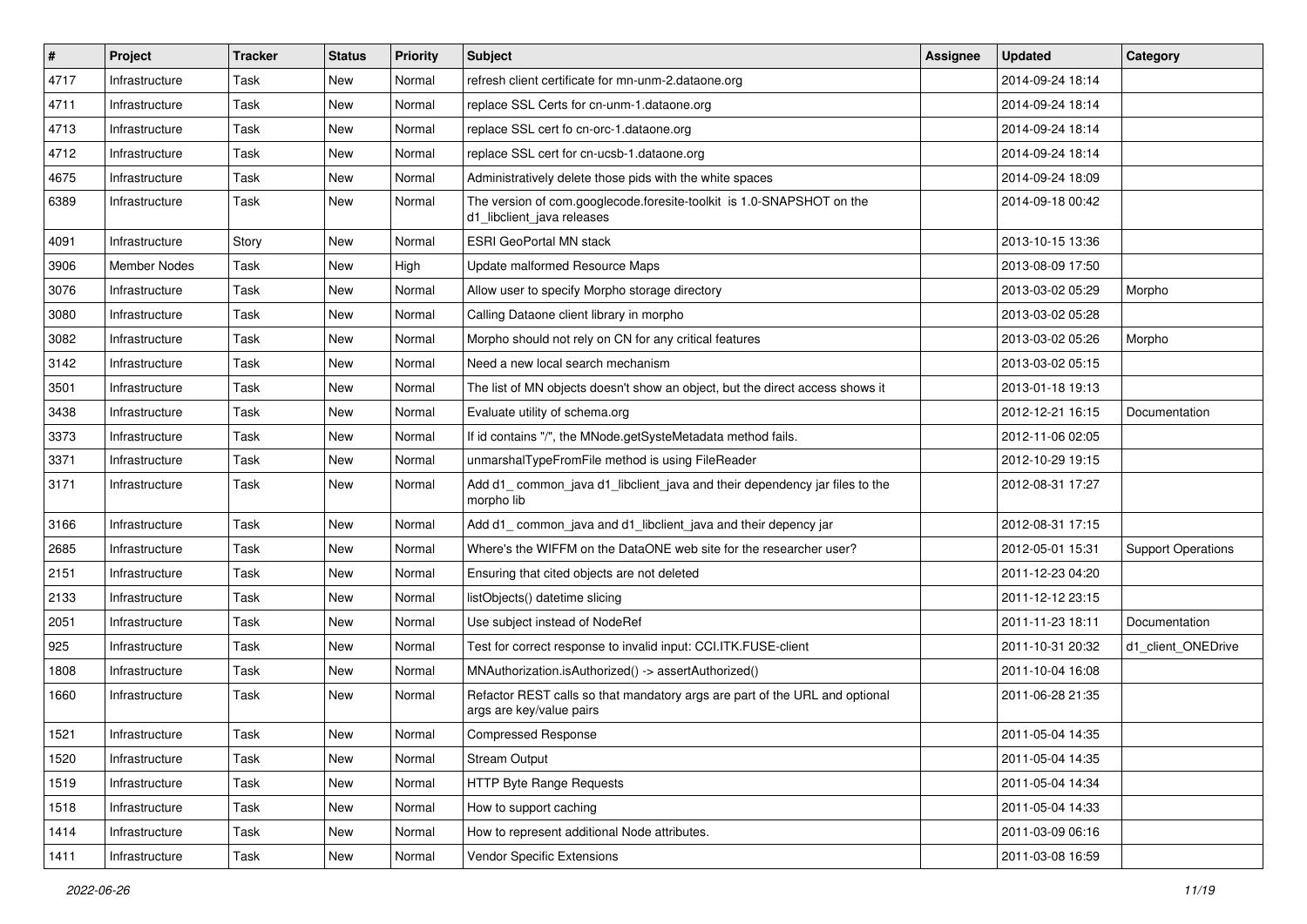| $\vert$ # | <b>Project</b> | <b>Tracker</b> | <b>Status</b> | <b>Priority</b> | <b>Subject</b>                                                                                           | Assignee | <b>Updated</b>   | Category       |
|-----------|----------------|----------------|---------------|-----------------|----------------------------------------------------------------------------------------------------------|----------|------------------|----------------|
| 1339      | Infrastructure | Task           | New           | Normal          | "common" -> "base" or "foundation"                                                                       |          | 2011-02-09 23:19 |                |
| 1335      | Infrastructure | Task           | New           | Normal          | Local caching of the d1 schema.                                                                          |          | 2011-02-09 22:56 |                |
| 1334      | Infrastructure | Task           | New           | Normal          | Completely remove detailCode                                                                             |          | 2011-02-09 22:51 |                |
| 1332      | Infrastructure | Task           | New           | Normal          | Possibly remove MN crud.update()                                                                         |          | 2011-02-09 22:50 |                |
| 1333      | Infrastructure | Task           | New           | Normal          | traceInformation -> trace                                                                                |          | 2011-02-09 22:46 |                |
| 1331      | Infrastructure | Task           | New           | Normal          | Possibly combine MN crud.create() and MN crud.update()                                                   |          | 2011-02-09 22:44 |                |
| 1236      | Infrastructure | Task           | New           | Normal          | Highly variable response times from cn.dataone.org                                                       |          | 2011-01-17 16:34 | d1 cn service  |
| 1234      | Infrastructure | Task           | New           | Normal          | Record performance metrics for member nodes                                                              |          | 2011-01-15 02:52 |                |
| 1226      | Infrastructure | Task           | New           | Normal          | Verify that cn buildout is using the hudson generated Metacat war                                        |          | 2011-01-13 14:57 | d1_cn_buildout |
| 1225      | Infrastructure | Task           | New           | Normal          | Configure Hudson Metacat build                                                                           |          | 2011-01-13 14:41 | Metacat        |
| 995       | Infrastructure | Task           | New           | Normal          | implement JSON formatted OLLs                                                                            |          | 2010-10-25 16:45 |                |
| 1001      | Infrastructure | Task           | New           | Normal          | Link documentation living with projects into ArchitectureDocs                                            |          | 2010-10-21 14:55 |                |
| 991       | Infrastructure | Task           | New           | Low             | implement HEAD /resolve/ <guid></guid>                                                                   |          | 2010-10-13 22:02 |                |
| 387       | Requirements   | Requirement    | <b>New</b>    | Low             | (Requirement) Implement a Member Node based on Metacat                                                   |          | 2010-10-06 22:00 |                |
| 632       | Requirements   | Requirement    | New           | Low             | (Requirement) Monitor the DataONE infrastructure                                                         |          | 2010-05-28 20:10 |                |
| 581       | Requirements   | Requirement    | New           | Low             | (Requirement) System supports multiple types of science metadata                                         |          | 2010-04-20 20:45 |                |
| 468       | Requirements   | Requirement    | New           | Low             | (Requirement) Design the cyberinfrastructure for the project.                                            |          | 2010-03-25 16:51 |                |
| 408       | Requirements   | Requirement    | New           | Low             | (Requirement) Implement a Coordinating Node software stack                                               |          | 2010-03-25 15:44 |                |
| 410       | Requirements   | Requirement    | New           | Low             | (Requirement) The infrastructure must support long term preservation of Data                             |          | 2010-03-25 15:41 |                |
| 412       | Requirements   | Requirement    | New           | Low             | (Requirement) Identifiers always refer to the same object                                                |          | 2010-03-25 15:41 |                |
| 389       | Requirements   | Requirement    | New           | Low             | (Requirement) Implement a Member Node based on the ORNL DAAC                                             |          | 2010-03-25 14:46 |                |
| 431       | Requirements   | Requirement    | New           | Low             | (Requirement) Software developed for infrastructure should be implemented<br>according to specifications |          | 2010-03-25 14:44 |                |
| 409       | Requirements   | Requirement    | New           | Low             | (Requirement) Develop a reference implementation of the Member Node stack                                |          | 2010-03-25 13:57 |                |
| 455       | Requirements   | Requirement    | <b>New</b>    | Low             | (Requirement) Installation of critical software must be well documented and as<br>automated as possible  |          | 2010-03-25 13:52 |                |
| 439       | Requirements   | Requirement    | New           | Low             | (Requirement) Maintain original copies of all science metadata                                           |          | 2010-03-25 03:27 |                |
| 433       | Requirements   | Requirement    | New           | Low             | (Requirement) Data and metadata is replicated to at least one other member<br>node                       |          | 2010-03-25 03:11 |                |
| 388       | Requirements   | Requirement    | New           | Low             | (Requirement) Implement a Member Node based on Dryad                                                     |          | 2010-03-24 13:36 |                |
| 337       | Requirements   | Requirement    | New           | Low             | (Requirement) Deploy three coordinating nodes                                                            |          | 2010-03-17 15:14 |                |
| 386       | Requirements   | Requirement    | New           | Low             | (Requirement) Deploy at least three Member Nodes                                                         |          | 2010-03-17 13:39 |                |
| 385       | Requirements   | Requirement    | New           | Low             | (Requirement) Support arbitrary unique identifiers                                                       |          | 2010-03-16 22:09 |                |
| 383       | Requirements   | Requirement    | New           | Low             | (Requirement) System supports data storage                                                               |          | 2010-03-16 21:35 |                |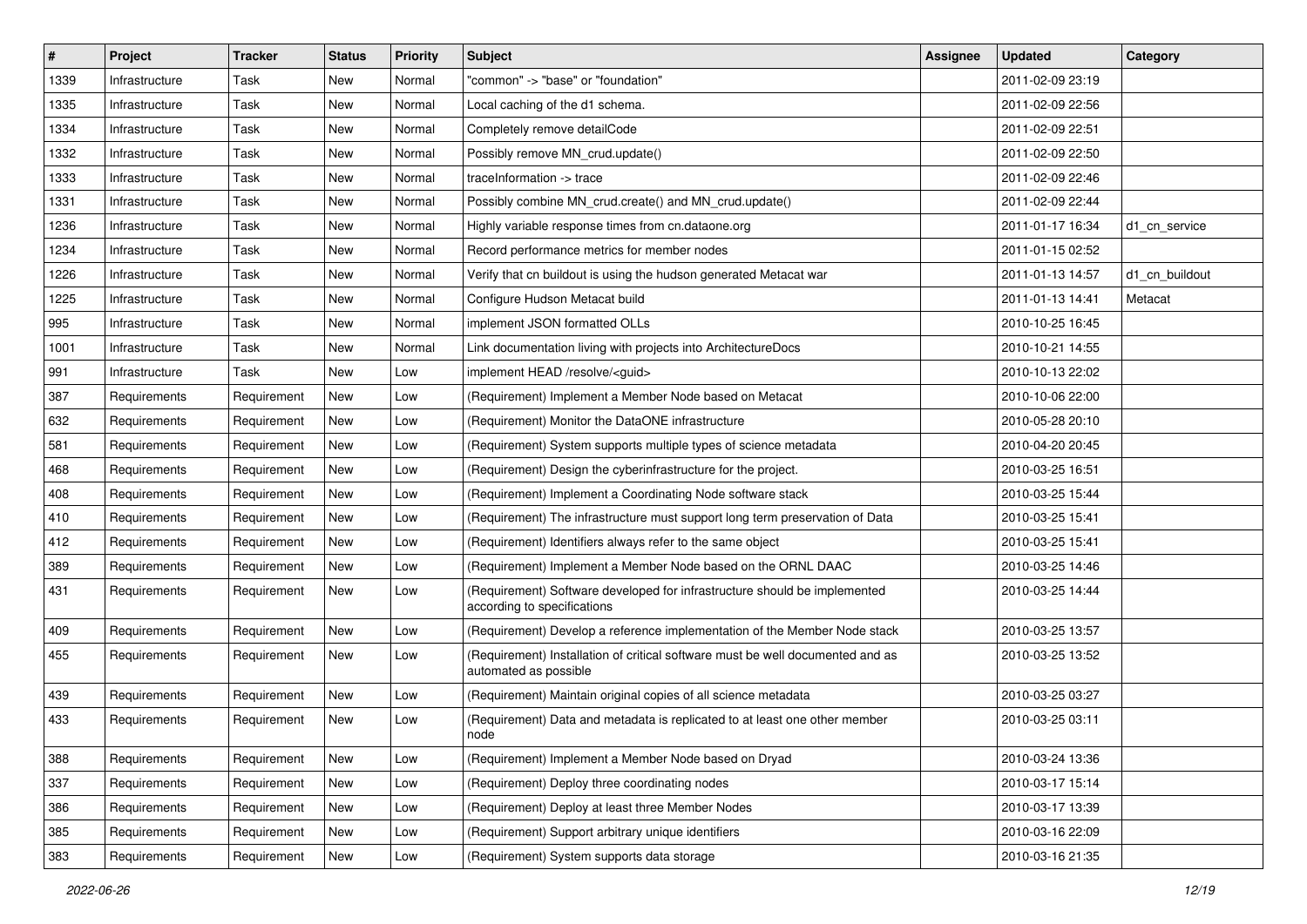| $\vert$ # | Project             | <b>Tracker</b>     | <b>Status</b> | <b>Priority</b> | <b>Subject</b>                                                                                 | Assignee            | <b>Updated</b>   | Category     |
|-----------|---------------------|--------------------|---------------|-----------------|------------------------------------------------------------------------------------------------|---------------------|------------------|--------------|
| 371       | Requirements        | Requirement        | New           | Low             | (Requirement) Provide a suite of collaboration tools and instruction on how to use<br>them     |                     | 2010-03-16 20:06 |              |
| 374       | Requirements        | Requirement        | New           | Low             | (Requirement) Periodic Reporting to Sponsor                                                    |                     | 2010-03-16 18:11 |              |
| 339       | Requirements        | Requirement        | New           | Low             | (Requirement) Web presence to provide publicly accessible information about the<br>project     |                     | 2010-03-16 17:36 |              |
| 3628      | <b>Member Nodes</b> | MNDeployment   New |               | Low             | Harvard Filtered Push MN                                                                       | William<br>Michener | 2015-11-20 03:14 |              |
| 6336      | <b>MN Dashboard</b> | Feature            | New           | Normal          | Display MN POCs on the detail MN pages of the dashboard                                        | Skye<br>Roseboom    | 2015-04-29 22:49 |              |
| 6335      | MN Dashboard        | Feature            | New           | Normal          | Add total number of MNs to the summary page of the dashboard                                   | Skye<br>Roseboom    | 2015-04-29 22:48 |              |
| 5516      | MN Dashboard        | Feature            | New           | Normal          | Date formatting                                                                                | Skye<br>Roseboom    | 2015-04-29 22:48 |              |
| 5515      | <b>MN Dashboard</b> | Feature            | New           | Normal          | Add number of MNs to overview display                                                          | Skye<br>Roseboom    | 2015-04-29 22:48 |              |
| 5322      | <b>MN Dashboard</b> | Feature            | <b>New</b>    | Normal          | Add support for right, left keys on dashboard detail pages                                     | Skye<br>Roseboom    | 2015-04-29 22:47 |              |
| 6484      | MN Dashboard        | Feature            | New           | Normal          | Provide paging/scrolling on MN table                                                           | Skye<br>Roseboom    | 2015-04-29 22:47 |              |
| 7032      | MN Dashboard        | Feature            | New           | Normal          | Add anchor to the MN dashboard for "upcoming MNs"                                              | Skye<br>Roseboom    | 2015-04-09 17:52 |              |
| 2414      | <b>CN REST</b>      | Task               | New           | Normal          | Implement exceptions for search/solr endoint                                                   | Skye<br>Roseboom    | 2015-01-19 22:49 |              |
| 4120      | Infrastructure      | Task               | New           | Normal          | Display total data downloads in the SummaryView header                                         | Skye<br>Roseboom    | 2014-03-31 17:41 | d1_dashboard |
| 3313      | Infrastructure      | Task               | New           | Normal          | Configure indexer to handle inline eml data                                                    | Skye<br>Roseboom    | 2012-10-08 21:01 | d1_indexer   |
| 3156      | Infrastructure      | Task               | <b>New</b>    | Low             | Design Review: resource map indexing strategy                                                  | Skye<br>Roseboom    | 2012-08-27 18:51 | d1_indexer   |
| 3774      | Member Nodes        | Task               | <b>New</b>    | Normal          | return NotFound exceptions for /meta and /object calls using "near miss"<br><i>identifiers</i> | Ryan<br>Scherle     | 2014-03-14 18:22 |              |
| 8670      | Member Nodes        | Task               | New           | Normal          | FEMC - upgrade GMN 2.3.7 to 3.0.4                                                              | Roger Dahl          | 2019-08-02 18:22 |              |
| 8676      | <b>Member Nodes</b> | Task               | New           | Normal          | NRDC - GMN upgrade 2.4.2 to 3.0.4                                                              | Roger Dahl          | 2019-03-05 20:43 |              |
| 8668      | Member Nodes        | Task               | New           | Normal          | MPC- upgrade GMN version 1.2.10 to 3.0.4                                                       | Roger Dahl          | 2019-03-05 20:35 |              |
| 8681      | Member Nodes        | Task               | <b>New</b>    | Normal          | NCEI - install new GMN                                                                         | Roger Dahl          | 2019-03-05 18:20 |              |
| 8742      | Member Nodes        | Task               | New           | Normal          | GMN upgrade from 2.4.1 to 3.2.0                                                                | Roger Dahl          | 2018-11-13 19:14 |              |
| 8673      | Member Nodes        | Task               | New           | Normal          | Pangaea- GMN upgrade from 2.4.0 to 3.0.4                                                       | Roger Dahl          | 2018-09-04 18:48 |              |
| 8685      | Member Nodes        | Task               | New           | Normal          | ONEShare - GMN upgrade 2.4.2 to 3.0.4                                                          | Roger Dahl          | 2018-08-23 17:18 |              |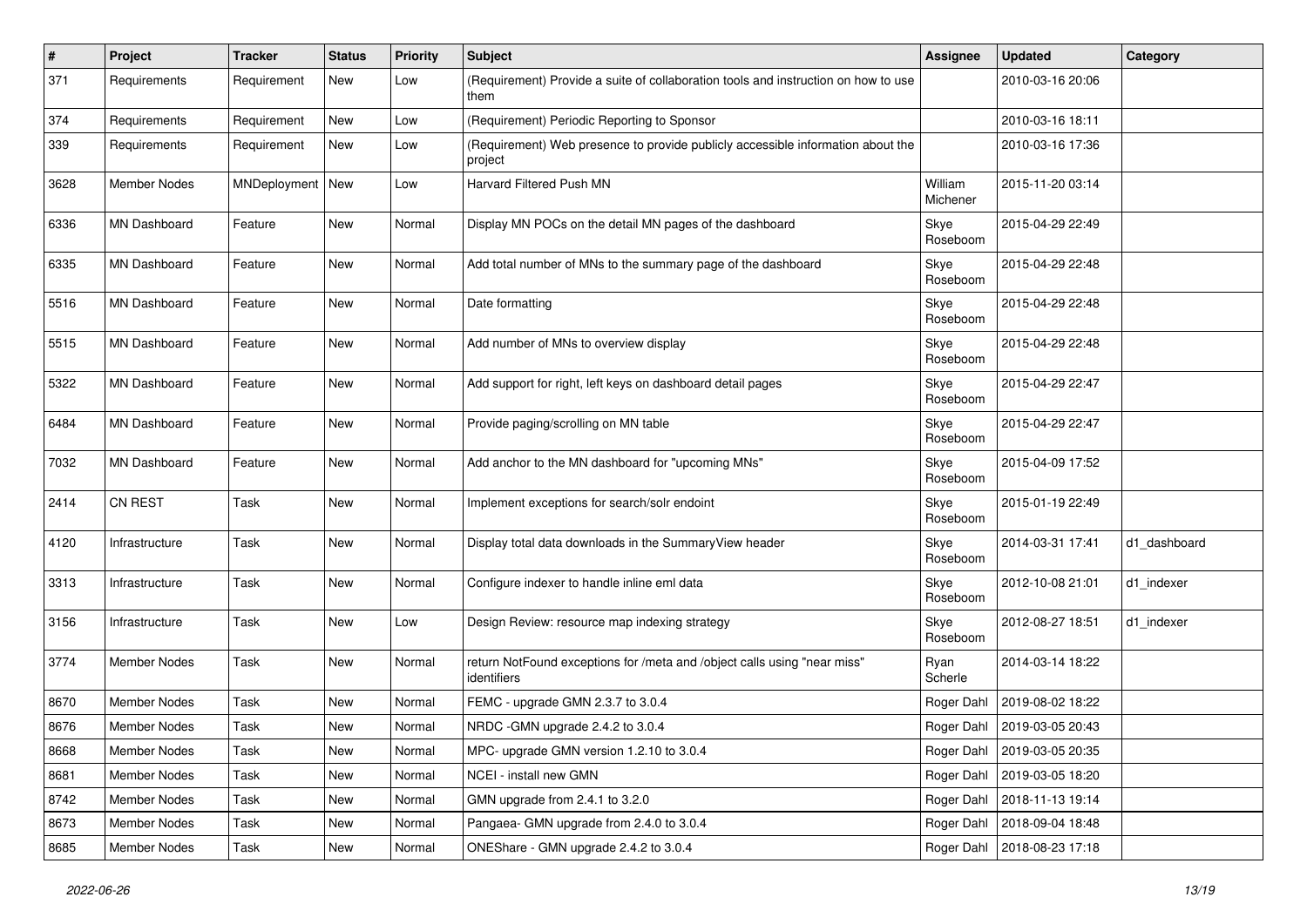| $\vert$ # | Project                 | <b>Tracker</b> | <b>Status</b> | <b>Priority</b> | Subject                                                                                                                           | Assignee   | <b>Updated</b>   | Category            |
|-----------|-------------------------|----------------|---------------|-----------------|-----------------------------------------------------------------------------------------------------------------------------------|------------|------------------|---------------------|
| 8672      | <b>Member Nodes</b>     | Task           | New           | Normal          | CDL - upgrade GMN 2.4.0 to 3.0.4                                                                                                  | Roger Dahl | 2018-08-23 17:13 |                     |
| 8017      | Member Nodes            | Support        | New           | Normal          | NCEI - Implement GMN for replicating Arctic Data Center Data                                                                      | Roger Dahl | 2018-05-16 14:32 |                     |
| 3656      | Infrastructure          | Story          | New           | Normal          | integration testing: what are acceptable pids for update?                                                                         | Roger Dahl | 2018-01-17 20:22 |                     |
| 5468      | <b>Python Libraries</b> | Story          | New           | Low             | Remove dead code from D1 Python stack                                                                                             | Roger Dahl | 2018-01-17 19:57 |                     |
| 6796      | <b>Python Libraries</b> | Story          | New           | Normal          | Migrate to Python v3                                                                                                              | Roger Dahl | 2018-01-17 19:43 |                     |
| 8073      | Python GMN              | Story          | New           | Normal          | Make sure unecessary services are disabled                                                                                        | Roger Dahl | 2018-01-17 18:48 |                     |
| 8074      | Python GMN              | Story          | New           | Normal          | Eliminate unnecessary setuid/setgid programs                                                                                      | Roger Dahl | 2018-01-17 18:48 |                     |
| 6755      | Python CLI              | Bug            | New           | Normal          | python CLI install instructions fail                                                                                              | Roger Dahl | 2018-01-09 02:44 |                     |
| 7954      | Infrastructure          | Bug            | New           | Normal          | SyncFailedTask:submitSynchronizationFailed does not provide cert when<br>connecting to MN                                         | Roger Dahl | 2017-04-19 18:55 | d1 synchronization  |
| 7759      | Python GMN              | Bug            | New           | Normal          | GMN docs refer to /portal for identity management                                                                                 | Roger Dahl | 2017-03-28 16:45 |                     |
| 7977      | Member Nodes            | Task           | New           | Normal          | <b>GINA: Local Testing</b>                                                                                                        | Roger Dahl | 2017-01-27 18:46 |                     |
| 7975      | Member Nodes            | Task           | New           | Normal          | GINA: Implement search index and display support for any new metadata formats<br>required by the MN.                              | Roger Dahl | 2017-01-27 18:34 |                     |
| 7703      | Python GMN              | Task           | <b>New</b>    | Normal          | GMN populating ipAddress in LogEntry with abnormal strings                                                                        | Roger Dahl | 2016-06-22 17:19 |                     |
| 7821      | <b>Python Libraries</b> | Task           | New           | Low             | Verify Expect: 100-Continue header on POST or PUT requests                                                                        | Roger Dahl | 2016-06-03 19:58 | d1_libclient_python |
| 7765      | Python GMN              | Task           | New           | Normal          | Add "logrotate" capability as part of the GMN deployment                                                                          | Roger Dahl | 2016-05-04 02:38 |                     |
| 4300      | Infrastructure          | <b>Bug</b>     | New           | Low             | Create more appropriate "create" entry in the LogRecord for replicas                                                              | Roger Dahl | 2016-04-21 22:38 | d1_mn_GMN           |
| 4301      | Python GMN              | Bug            | New           | Low             | In the GMN integreation tester, add test to check that Last-Modified,<br>Content-Length and Content-Type fields are set correctly | Roger Dahl | 2016-04-21 22:38 |                     |
| 4303      | Infrastructure          | <b>Bug</b>     | New           | Low             | Fix potential bug where an object could be created and accepted for replication<br>simultaneously.                                | Roger Dahl | 2016-04-21 22:38 | d1_mn_GMN           |
| 7123      | <b>Python Libraries</b> | Task           | New           | Normal          | Send Authorization header carrying authentication token                                                                           | Roger Dahl | 2016-04-21 22:37 | d1 libclient python |
| 7125      | Python GMN              | Task           | New           | Normal          | Handle Authorization header carrying authentication token                                                                         | Roger Dahl | 2016-04-21 22:37 |                     |
| 7229      | Python GMN              | Task           | New           | Normal          | non-standard server certificate locations                                                                                         | Roger Dahl | 2016-04-21 22:37 |                     |
| 7256      | <b>Python Libraries</b> | Task           | New           | Normal          | add cnclient.synchronize method                                                                                                   | Roger Dahl | 2016-04-21 22:37 |                     |
| 7299      | <b>Python Libraries</b> | Bug            | New           | Normal          | SolrConnection fails if persistent property is not set to True                                                                    | Roger Dahl | 2016-04-20 19:45 | d1 libclient python |
| 7291      | Python GMN              | Bug            | New           | Normal          | pypi distribution does not have all files                                                                                         | Roger Dahl | 2016-04-14 14:57 |                     |
| 7740      | Python GMN              | Bug            | New           | High            | GMN fails to write system metadata during a refresh under unknown conditions                                                      | Roger Dahl | 2016-04-14 14:56 |                     |
| 7739      | Python GMN              | <b>Bug</b>     | New           | Normal          | GMN Django models need to be adjusted for var char content greater than 1024<br>character length                                  | Roger Dahl | 2016-04-14 14:47 |                     |
| 7738      | Python GMN              | <b>Bug</b>     | New           | High            | GMN perpetually retries system metadata updates after failures                                                                    | Roger Dahl | 2016-04-14 14:26 |                     |
| 6767      | Python GMN              | Bug            | New           | Normal          | GMN crashes if the replication target is not responding                                                                           | Roger Dahl | 2016-04-14 14:19 |                     |
| 6868      | Python GMN              | <b>Bug</b>     | New           | Normal          | GMN filters objects in list objects method from non-authenticated,<br>non-rights-holder users                                     | Roger Dahl | 2016-04-14 14:19 |                     |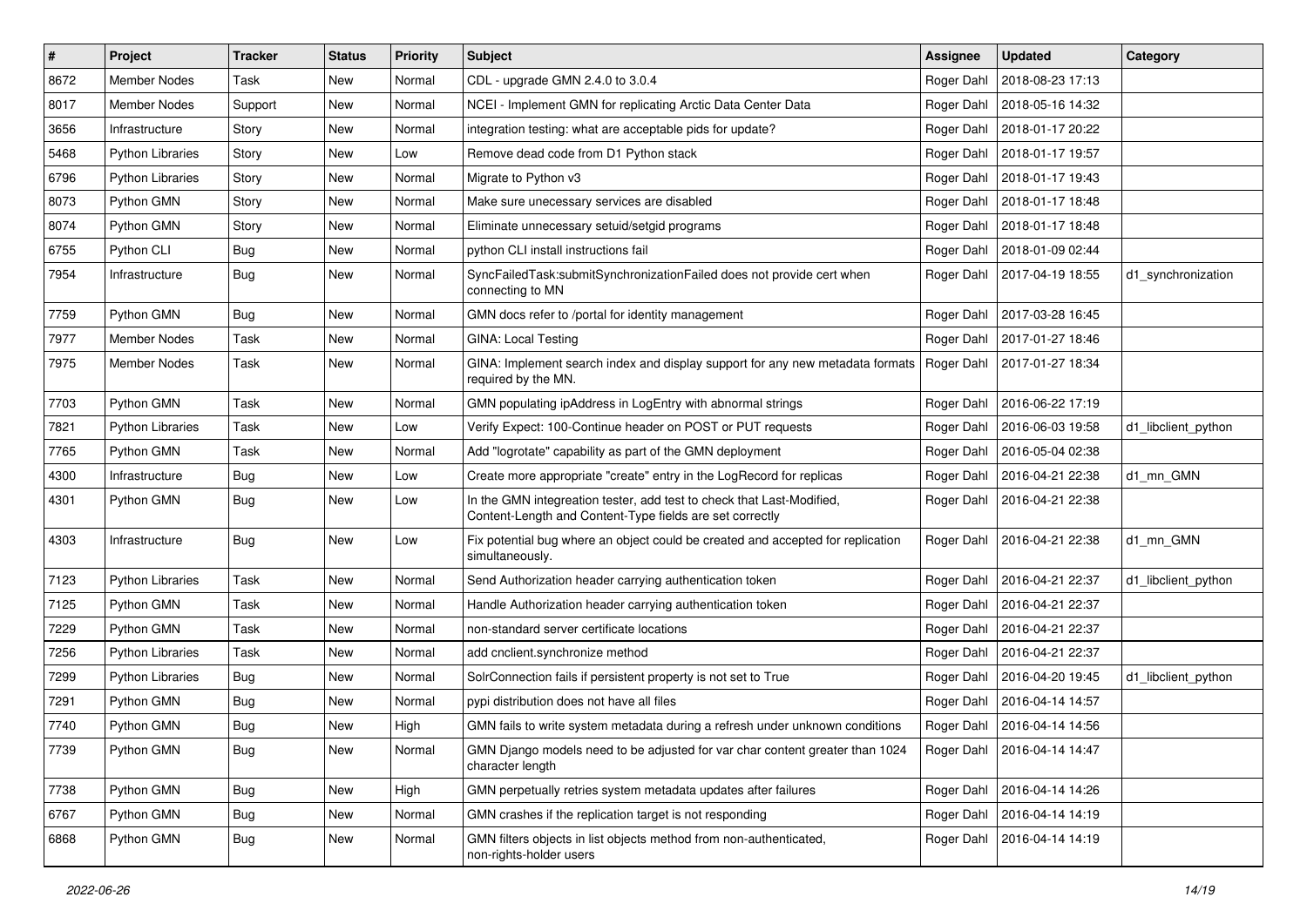| $\#$ | Project        | <b>Tracker</b> | <b>Status</b> | <b>Priority</b> | <b>Subject</b>                                                                                                                             | <b>Assignee</b> | <b>Updated</b>   | Category                 |
|------|----------------|----------------|---------------|-----------------|--------------------------------------------------------------------------------------------------------------------------------------------|-----------------|------------------|--------------------------|
| 7651 | Python GMN     | <b>Bug</b>     | New           | High            | GMN returns two different dateSysMetadataModified dateTime stamps for same<br>object                                                       | Roger Dahl      | 2016-04-14 14:17 |                          |
| 7664 | Python GMN     | <b>Bug</b>     | New           | Normal          | manage.py register_node_with_dataone generates "nodeReplicationPolicy" XML<br>fragment in node capabilities even when replication is false | Roger Dahl      | 2016-04-14 14:16 |                          |
| 3763 | Infrastructure | Task           | <b>New</b>    | Low             | Visualize PyPI download statistics for Python components                                                                                   | Roger Dahl      | 2014-10-01 21:32 | d1 dashboard             |
| 3762 | Infrastructure | Feature        | New           | Low             | DataONE software download statistics                                                                                                       | Roger Dahl      | 2014-10-01 21:32 | d1 dashboard             |
| 817  | Infrastructure | Task           | New           | Low             | Integration testing: Make Java and Python stack return values equal for each<br>function.                                                  | Roger Dahl      | 2012-10-08 18:47 |                          |
| 2147 | Infrastructure | Task           | <b>New</b>    | Low             | The Python stack does not support Unicode supplementary characters (above<br>Oxffff                                                        | Roger Dahl      | 2012-04-16 03:50 | d1 common python         |
| 7940 | Infrastructure | Story          | New           | Normal          | Retrieval of system metadata is too slow                                                                                                   | Robert<br>Waltz | 2018-01-09 19:10 | d1 cn service            |
| 8058 | Infrastructure | Feature        | New           | Normal          | Allow "upcoming" nodes to appear in the node list                                                                                          | Robert<br>Waltz | 2017-04-03 18:33 | d1_cn_service            |
| 4067 | Infrastructure | <b>Bug</b>     | New           | Normal          | Validate Node stream in MultipartHttpServletRequest in register and<br>updateNodeCapabilities.                                             | Robert<br>Waltz | 2016-08-10 21:01 | d1_cn_service            |
| 3869 | Infrastructure | <b>Bug</b>     | New           | Normal          | wrong key set in portal/WEB-INF/client.xml                                                                                                 | Robert<br>Waltz | 2016-08-10 20:58 | d1 cn buildout           |
| 4142 | Infrastructure | <b>Bug</b>     | New           | Normal          | dataone-cn-processdaemon prerm needs to be reconfiguration friendly                                                                        | Robert<br>Waltz | 2016-08-10 20:58 | d1 cn buildout           |
| 5321 | Infrastructure | <b>Bug</b>     | New           | Normal          | Multiple Hazelcast Client connections to same storage instance                                                                             | Robert<br>Waltz | 2016-08-10 20:58 | d1 process daemon        |
| 6060 | Infrastructure | <b>Bug</b>     | New           | Normal          | dataone-cn-index install should fail if subtasks fail                                                                                      | Robert<br>Waltz | 2016-08-10 20:58 | d1_cn_buildout           |
| 6070 | Infrastructure | Bug            | New           | Normal          | CNs missing GOA objects                                                                                                                    | Robert<br>Waltz | 2016-08-10 20:56 | d1_synchronization       |
| 2487 | <b>CN REST</b> | Task           | <b>New</b>    | Normal          | How does a CN handle the failure of MN replica to receive<br>MNStorage.sytemMetadataChanged()                                              | Robert<br>Waltz | 2016-08-10 20:51 |                          |
| 4129 | Infrastructure | Bug            | New           | Normal          | Only configure ufw ports for machines in xml configuration file                                                                            | Robert<br>Waltz | 2016-08-10 20:47 | d1_cn_buildout           |
| 7702 | Log Reporting  | Task           | New           | Normal          | abnormal strings in ipAddress field of solr                                                                                                | Robert<br>Waltz | 2016-06-22 17:18 | d1_log_aggregation       |
| 7489 | <b>CN REST</b> | <b>Bug</b>     | New           | Normal          | processing daemon common-logging misconfigured                                                                                             | Robert<br>Waltz | 2016-01-21 17:18 | d1_cn_process_daemo<br>n |
| 6882 | Infrastructure | Bug            | New           | Normal          | after CN upgrade togglePortsAndReplication.sh missing                                                                                      | Robert<br>Waltz | 2016-01-05 17:54 | d1_cn_buildout           |
| 6011 | Infrastructure | <b>Bug</b>     | New           | Normal          | Synchronization fails from max_syncobjectqueue_size                                                                                        | Robert<br>Waltz | 2016-01-05 17:52 | d1_synchronization       |
| 6706 | Infrastructure | Task           | New           | Normal          | CN-SANDBOX initiated synchronization with mnTestLTER before node was<br>"approved"                                                         | Robert<br>Waltz | 2015-10-09 17:38 | Environment.Sandbox      |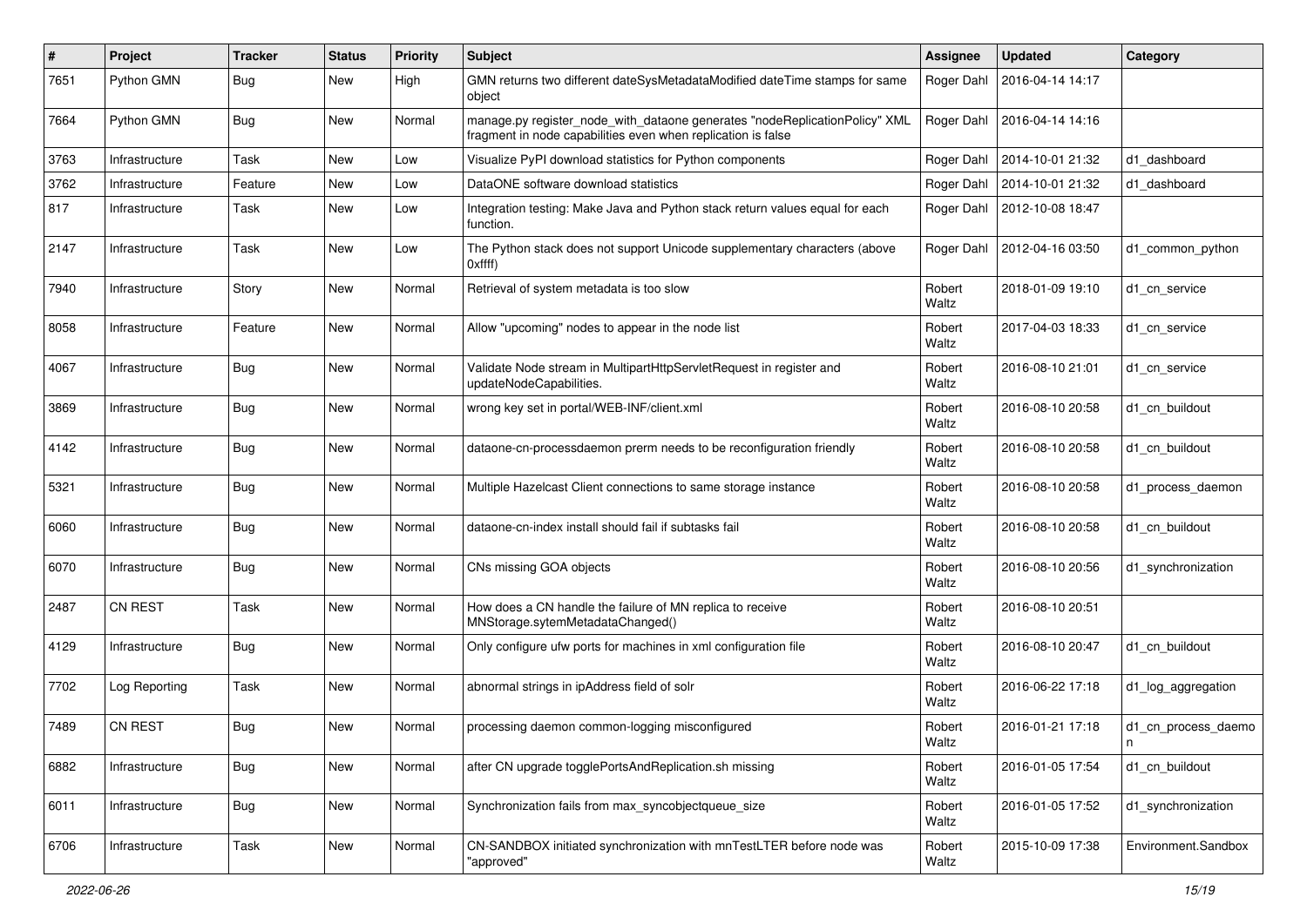| #    | Project        | <b>Tracker</b> | <b>Status</b> | <b>Priority</b> | Subject                                                                                                                         | Assignee        | <b>Updated</b>   | Category                    |
|------|----------------|----------------|---------------|-----------------|---------------------------------------------------------------------------------------------------------------------------------|-----------------|------------------|-----------------------------|
| 7371 | Infrastructure | Bug            | New           | Normal          | A systemMetadata update that changes the formatID from DATA to METADATA<br>or RESOURCE MAP will not upload the object to the CN | Robert<br>Waltz | 2015-09-22 21:47 | d1 cn service               |
| 7178 | Infrastructure | Bug            | New           | Normal          | duplicate replica information on mn-demo-5                                                                                      | Robert<br>Waltz | 2015-07-01 20:14 | d1_replication              |
| 7047 | Infrastructure | Task           | New           | Normal          | Set user-agent in http request header for CN requests to member nodes                                                           | Robert<br>Waltz | 2015-04-15 22:41 | d1_cn_service               |
| 4660 | Java Client    | Task           | New           | Normal          | src/main/java has XML files                                                                                                     | Robert<br>Waltz | 2015-02-11 20:08 | d1_common_java              |
| 1412 | CN REST        | Task           | New           | Normal          | MN health check performed by CN                                                                                                 | Robert<br>Waltz | 2015-01-19 23:06 |                             |
| 5739 | <b>CN REST</b> | Bug            | New           | Normal          | LDAP upgrades fail with purge of dataone-cn-os-core                                                                             | Robert<br>Waltz | 2015-01-19 23:05 |                             |
| 2415 | <b>CN REST</b> | Task           | New           | Normal          | Implement exceptions for log endpoint                                                                                           | Robert<br>Waltz | 2015-01-19 22:49 |                             |
| 3643 | Infrastructure | Task           | New           | Normal          | Decide on future of stage-2 environment                                                                                         | Robert<br>Waltz | 2015-01-14 00:41 |                             |
| 6514 | Infrastructure | Task           | New           | Normal          | Reharvest all Records to build initial cache                                                                                    | Robert<br>Waltz | 2015-01-13 15:56 | d1_log_aggregation          |
| 6044 | Infrastructure | Bug            | New           | Normal          | Indexer needs port 5432 open to localhost during postinst                                                                       | Robert<br>Waltz | 2015-01-06 18:17 | d1 cn buildout              |
| 5582 | Infrastructure | Bug            | New           | Normal          | xinetd not supported via debian install                                                                                         | Robert<br>Waltz | 2014-10-02 19:27 | d1 cn buildout              |
| 3572 | Infrastructure | Bug            | New           | Normal          | LDAP not updated for Node when synchronized set to true                                                                         | Robert<br>Waltz | 2014-10-01 22:56 | d1_cn_node_registry         |
| 6041 | Infrastructure | Bug            | New           | Normal          | obsoletedBy field serialized with newline after pid                                                                             | Robert<br>Waltz | 2014-09-25 17:36 |                             |
| 6067 | Infrastructure | Decision       | New           | Normal          | Should we configure Dependency Analyzer Plugin in Jenkins?                                                                      | Robert<br>Waltz | 2014-08-22 03:58 | Environment.Developm<br>ent |
| 592  | Requirements   | Requirement    | New           | High            | DataONE needs to synchronize metadata between MNs and CNs                                                                       | Robert<br>Waltz | 2010-09-06 02:28 | d1 cn service               |
| 8827 | Infrastructure | Bug            | New           | Normal          | synchronization doesn't update dateSystemMetadataModified if that's the only<br>field that changed                              | Rob Nahf        | 2019-07-11 21:26 | d1_synchronization          |
| 8791 | Infrastructure | Story          | New           | Normal          | Complete deprecation of ONEMercury interface                                                                                    | Rob Nahf        | 2019-05-01 14:00 | d1_mercury                  |
| 8783 | Infrastructure | <b>Bug</b>     | New           | Normal          | synchronization re-created 26k map entries in<br>SyncQueueFacade.nodeIdRoundRobin                                               | Rob Nahf        | 2019-04-02 20:10 | d1_synchronization          |
| 8779 | Infrastructure | Story          | New           | Normal          | ForesiteResourceMap performance issue                                                                                           | Rob Nahf        | 2019-03-25 18:48 | d1 indexer                  |
| 8734 | Infrastructure | Story          | New           | Normal          | Hazelcast shutdown tied to out of memory exception!                                                                             | Rob Nahf        | 2018-10-18 16:55 | Metacat                     |
| 8731 | Infrastructure | <b>Bug</b>     | New           | Normal          | Indexing solr client method is building query with too many ORs, causing errors                                                 | Rob Nahf        | 2018-10-04 22:25 | d1_indexer                  |
| 8724 | Infrastructure | Bug            | New           | Normal          | index out of bounds error in PortalCertificateManager                                                                           | Rob Nahf        | 2018-10-02 19:11 | d1_portal                   |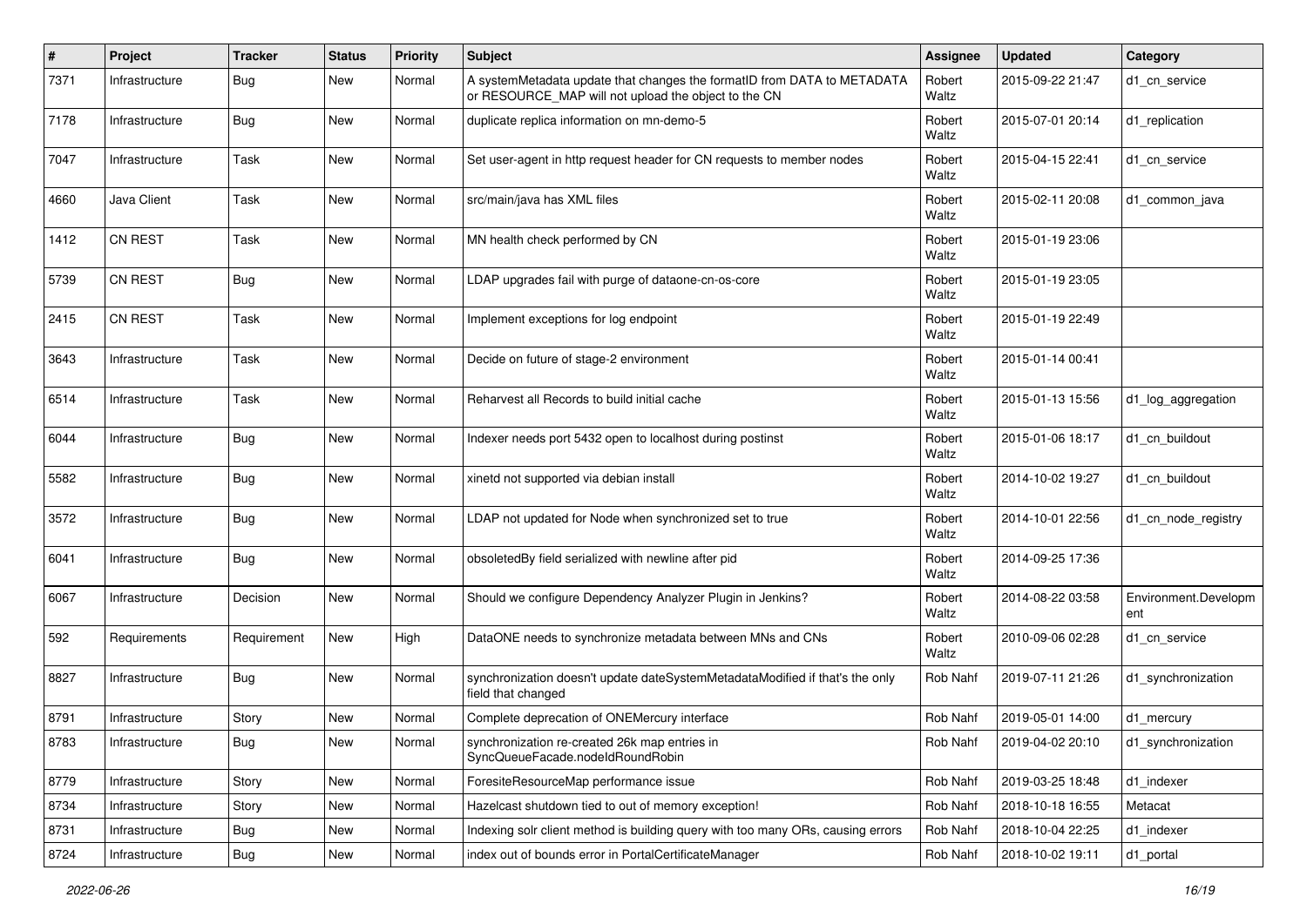| $\vert$ # | Project        | <b>Tracker</b> | <b>Status</b> | <b>Priority</b> | <b>Subject</b>                                                                                                           | <b>Assignee</b> | <b>Updated</b>   | Category            |
|-----------|----------------|----------------|---------------|-----------------|--------------------------------------------------------------------------------------------------------------------------|-----------------|------------------|---------------------|
| 8702      | Infrastructure | Story          | New           | Normal          | Indexing Refactor Strategy                                                                                               | Rob Nahf        | 2018-09-24 18:05 | d1 indexer          |
| 8703      | Infrastructure | Task           | New           | Normal          | test the cleaned up indexer in DEV                                                                                       | Rob Nahf        | 2018-09-24 18:05 | d1 indexer          |
| 8363      | Infrastructure | Story          | New           | Normal          | indexer shutdown generates index tasks                                                                                   | Rob Nahf        | 2018-09-24 15:25 | d1 indexer          |
| 3675      | Infrastructure | <b>Bug</b>     | New           | High            | package relationships not available for archived objects                                                                 | Rob Nahf        | 2018-09-21 21:01 | d1 indexer          |
| 8696      | Infrastructure | <b>Bug</b>     | New           | Urgent          | double indexing of a resource map and another not processed because of<br>resource contention (lock) on member           | Rob Nahf        | 2018-09-12 00:22 | d1 indexer          |
| 8686      | Infrastructure | Bug            | New           | Normal          | d1-index-task-processor failed with NPE                                                                                  | Rob Nahf        | 2018-08-24 01:35 | d1_indexer          |
| 8564      | Member Nodes   | Story          | New           | Normal          | (CyVerse) Testing & Development                                                                                          | Rob Nahf        | 2018-07-02 19:56 |                     |
| 8541      | Infrastructure | <b>Bug</b>     | New           | Normal          | index shutdown threw exception                                                                                           | Rob Nahf        | 2018-04-12 16:44 | d1_indexer          |
| 8540      | Infrastructure | Story          | New           | Normal          | interesting 15 minute Hazelcast timeout in IndexProcessor                                                                | Rob Nahf        | 2018-04-12 04:32 | d1 indexer          |
| 8537      | Infrastructure | Story          | New           | Normal          | indexer doesn't populate SID-defined relationships unless new resourceMap is<br>submitted                                | Rob Nahf        | 2018-04-09 22:51 | d1 indexer          |
| 8514      | Infrastructure | Task           | New           | Normal          | deploy new Metacat / synchronization slows down because of increased<br>cn.create times                                  | Rob Nahf        | 2018-03-22 17:07 | d1_synchronization  |
| 8361      | Infrastructure | Bug            | New           | Normal          | index processor throws unhandled NPE if task systemMetadata is null                                                      | Rob Nahf        | 2018-03-22 16:54 | d1 indexer          |
| 8228      | Infrastructure | <b>Bug</b>     | New           | Normal          | Excessive replicas requested by integration test                                                                         | Rob Nahf        | 2018-03-02 21:52 | d1 integration      |
| 8230      | Infrastructure | Task           | New           | Normal          | review bouncy castle version                                                                                             | Rob Nahf        | 2018-03-02 21:48 | d1_libclient_java   |
| 8162      | Infrastructure | Story          | New           | Normal          | Replication tasks can contain stale potential target nodes                                                               | Rob Nahf        | 2018-03-02 21:47 | d1 replication      |
| 7910      | Infrastructure | Task           | New           | Normal          | schema validation behavior                                                                                               | Rob Nahf        | 2018-01-18 02:41 | d1 common java      |
| 4650      | Infrastructure | Story          | New           | Normal          | Allow MN to bias resolve to the authoritative MN                                                                         | Rob Nahf        | 2018-01-17 20:00 | d1_cn_common        |
| 6850      | Java Client    | Story          | New           | Normal          | automate Java Client releases                                                                                            | Rob Nahf        | 2018-01-17 19:42 | d1_libclient_java   |
| 7650      | Infrastructure | Story          | New           | Normal          | DAO for SystemMetadata changes the SystemMetadata.replicationPolicy                                                      | Rob Nahf        | 2018-01-17 19:31 | d1_cn_common        |
| 7713      | Infrastructure | Story          | New           | Normal          | d1DebConfig.xml should be versioned in dataone-cn-os-core                                                                | Rob Nahf        | 2018-01-17 19:24 | d1 cn buildout      |
| 7810      | Infrastructure | Story          | New           | Normal          | Need to avoid buffer overflow condition during HTTP client TLS renegotiation                                             | Rob Nahf        | 2018-01-17 19:09 |                     |
| 7889      | Infrastructure | Story          | New           | Normal          | Synchronization not happening when authoritativeMN is not set correctly.                                                 | Rob Nahf        | 2018-01-17 19:01 | d1_synchronization  |
| 8061      | Infrastructure | Story          | New           | Normal          | develop queue-based processing system for the CN                                                                         | Rob Nahf        | 2018-01-17 19:00 | Architecture Design |
| 8036      | Infrastructure | Story          | New           | Normal          | synchronization should respond to various MN down conditions to avoid<br>syncFailures                                    | Rob Nahf        | 2018-01-17 18:55 | d1_synchronization  |
| 8084      | Infrastructure | Story          | New           | Normal          | determine the backup strategy for rabbitMQ                                                                               | Rob Nahf        | 2018-01-17 18:46 | d1 indexer          |
| 8022      | Infrastructure | Story          | New           | Normal          | d1_log_aggregation has different version of Hazelcast than the rest of CN stack.<br>Hazelcast version very out of date.  | Rob Nahf        | 2018-01-09 19:10 | d1_log_aggregation  |
| 8044      | Infrastructure | Story          | New           | Normal          | certificate manager should check expiration of CAs it loads into the trust<br>manager.                                   | Rob Nahf        | 2018-01-09 19:10 | d1_libclient_java   |
| 8082      | Infrastructure | Story          | New           | Normal          | implement SolrCloudClient to replace HttpService to allow concurrent updates of<br>the solr index from differen machines | Rob Nahf        | 2018-01-09 19:10 | d1_indexer          |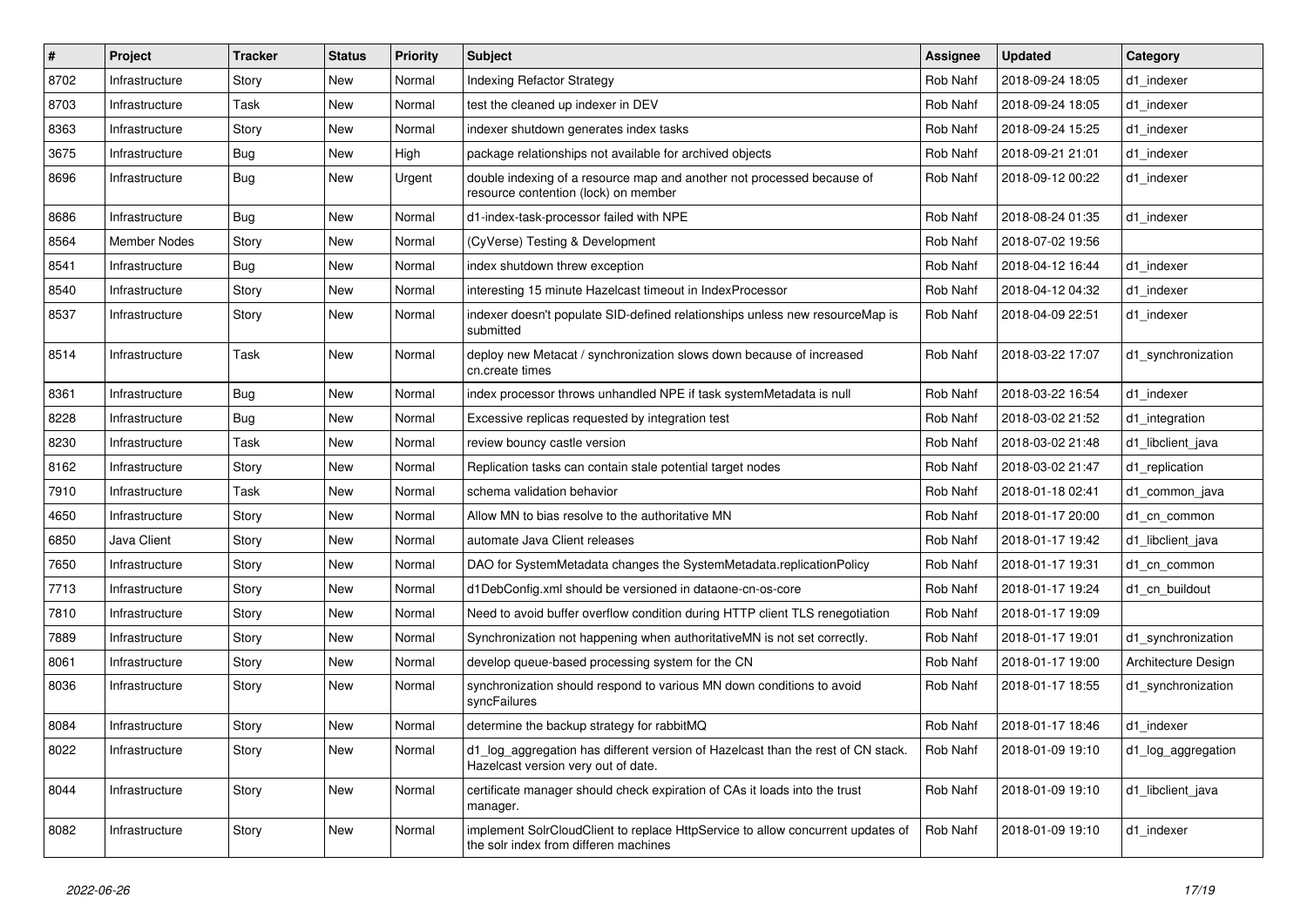| #    | Project        | <b>Tracker</b> | <b>Status</b> | <b>Priority</b> | <b>Subject</b>                                                                            | <b>Assignee</b> | <b>Updated</b>   | Category            |
|------|----------------|----------------|---------------|-----------------|-------------------------------------------------------------------------------------------|-----------------|------------------|---------------------|
| 8115 | Infrastructure | Bug            | New           | Normal          | LDAP logging is set to DEBUG on production CNs                                            | Rob Nahf        | 2017-12-26 18:29 | dataone-cn-os-core  |
| 8182 | Infrastructure | <b>Bug</b>     | New           | Normal          | relationships defined using SIDs in resource maps don't stay current                      | Rob Nahf        | 2017-09-12 00:13 | d1 indexer          |
| 8093 | Infrastructure | <b>Bug</b>     | New           | Normal          | resource map index processing is inefficient (2sec / referenced object)                   | Rob Nahf        | 2017-05-10 20:00 | d1 indexer          |
| 8078 | Infrastructure | Task           | New           | Normal          | standardize task serialization for language independence                                  | Rob Nahf        | 2017-04-25 22:39 | d1 indexer          |
| 7868 | Infrastructure | <b>Bug</b>     | New           | Normal          | potential gaps between log harvests                                                       | Rob Nahf        | 2017-03-23 15:40 | d1_log_aggregation  |
| 8045 | Infrastructure | Bug            | New           | Normal          | certificateLocation not seeming to be utilized                                            | Rob Nahf        | 2017-03-14 20:45 | d1_libclient_java   |
| 7884 | Infrastructure | Task           | New           | Normal          | CN portal log is misconfigured                                                            | Rob Nahf        | 2016-09-09 20:18 | d1_portal_servlet   |
| 7687 | <b>CN REST</b> | Bug            | New           | Normal          | Synchronization unable to change BaseURLs upon updateNodeCapabilities<br>notification     | Rob Nahf        | 2016-07-22 19:22 | d1_synchronization  |
| 7849 | CN REST        | Task           | New           | Normal          | Improve exception messages when cascading SSL derived exceptions                          | Rob Nahf        | 2016-07-19 17:23 |                     |
| 6376 | Infrastructure | Task           | New           | Normal          | test the new strategy against working ReplicationManager test                             | Rob Nahf        | 2016-06-22 16:53 | d1 replication      |
| 6499 | Infrastructure | Feature        | New           | Normal          | define and implement addFormat() method                                                   | Rob Nahf        | 2016-06-22 16:51 | Architecture Design |
| 7822 | Infrastructure | Task           | New           | Normal          | Should we configure clients to use Expect 100-Continue header in 1.1 requests             | Rob Nahf        | 2016-06-03 19:46 | d1_libclient_java   |
| 7538 | Infrastructure | Task           | New           | Normal          | look at nodeFactory in how it builds mock CNodes                                          | Rob Nahf        | 2015-12-10 17:03 | d1_libclient_java   |
| 7537 | Infrastructure | Task           | New           | Normal          | add nodelist refreshes to NodeLocator classes                                             | Rob Nahf        | 2015-12-10 16:59 | d1_libclient_java   |
| 7370 | Infrastructure | Bug            | New           | Normal          | TypeFactory.convertTypeFromType does not use xmlValue comparisons for<br>Enum conversions | Rob Nahf        | 2015-09-21 16:07 | d1_common_java      |
| 7097 | Infrastructure | Bug            | New           | Normal          | v1 call to CN.search() yields a NoClassDef exception for boucncycastle                    | Rob Nahf        | 2015-05-12 18:46 |                     |
| 2968 | Java Client    | Bug            | New           | Normal          | cn.getFormat() doesn't use cn associated with the CNode object                            | Rob Nahf        | 2015-02-11 20:56 | d1_libclient_java   |
| 5313 | Java Client    | Task           | New           | Normal          | enable remote deployment of product packages from Hudson / Jenkins                        | Rob Nahf        | 2015-02-11 20:34 |                     |
| 4657 | Java Client    | Task           | New           | Normal          | Pom versions are mixed between properties and inline (e.g.<br><version>1.8.4</version> )  | Rob Nahf        | 2015-02-11 20:08 |                     |
| 6511 | Java Client    | Task           | New           | Normal          | remove the deprecated MultipartRequestHandler class from d1_common_java                   | Rob Nahf        | 2015-02-11 20:04 | d1_common_java      |
| 1559 | Java Client    | Task           | New           | Low             | Refactor d1_libclient_java echo tests                                                     | Rob Nahf        | 2015-02-11 19:49 | d1_libclient_java   |
| 1554 | Java Client    | Task           | New           | Normal          | Create MockHttpClient for testing in d1_common_java                                       | Rob Nahf        | 2015-02-11 19:49 | d1_common_java      |
| 1555 | Java Client    | Task           | New           | Normal          | Modify TestSimpleMultipartEntity for use with MockHttpClient                              | Rob Nahf        | 2015-02-11 19:49 | d1_common_java      |
| 1552 | Java Client    | Task           | New           | Normal          | Copy TestSimpleMultipartEntity from d1_common_java to d1_integration                      | Rob Nahf        | 2015-02-11 19:49 |                     |
| 3165 | Java Client    | <b>Bug</b>     | New           | Low             | Libclient caching does not respect accessPolicies                                         | Rob Nahf        | 2015-02-11 18:37 | d1_libclient_java   |
| 6765 | Java Client    | Bug            | New           | Normal          | jibx-maven-plugin incompatible with Java 8                                                | Rob Nahf        | 2015-01-19 23:17 |                     |
| 6565 | Infrastructure | Task           | New           | Normal          | Configure Jenkins jobs for ezid (ezid-client)                                             | Rob Nahf        | 2014-12-15 18:36 |                     |
| 6569 | Infrastructure | Task           | New           | Normal          | configure jobs for tag 1.0.1, 1.0.0 and 0.9.0                                             | Rob Nahf        | 2014-11-14 17:56 |                     |
| 2545 | Infrastructure | Task           | New           | Normal          | create d1_integration tests using for MN.generateIdentifier                               | Rob Nahf        | 2014-10-02 17:54 | d1_integration      |
| 3925 | Infrastructure | Task           | New           | Normal          | navigate through the ResourceMap confirm existence of identifiers on the MN               | Rob Nahf        | 2014-10-01 22:04 | MNWebChecker        |
| 3924 | Infrastructure | Task           | New           | Normal          | Pids in ObjectList should be the same as pids in the systemMetadata Map                   | Rob Nahf        | 2014-10-01 22:04 | MNWebChecker        |